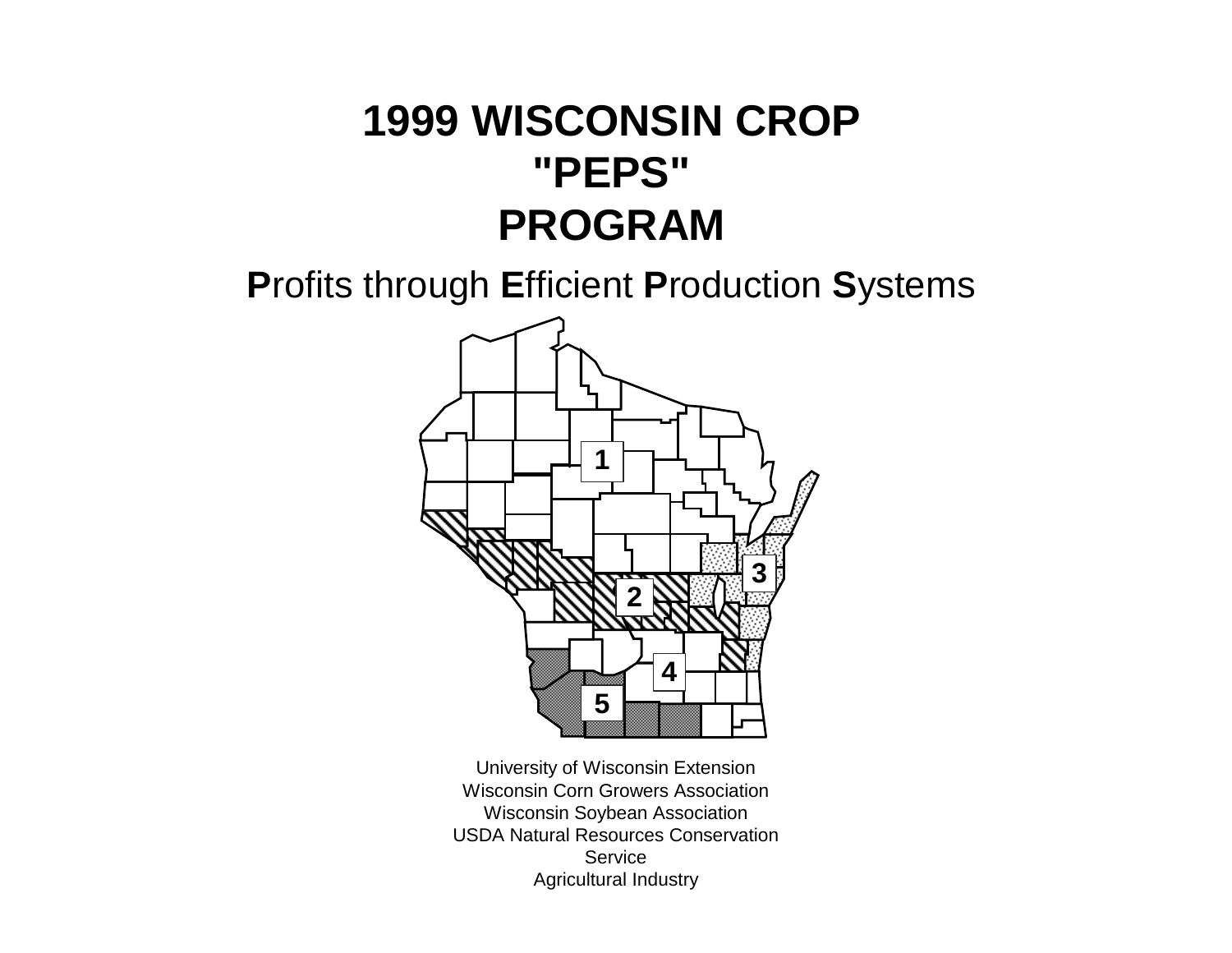# **CASH CORN DIVISION**

|                                     |                         |          |       |                |       |             | <b>NRCS</b>   |                 |        | Planting           |              |                  | Trips          |             |                                                                             |                           |               |                  |
|-------------------------------------|-------------------------|----------|-------|----------------|-------|-------------|---------------|-----------------|--------|--------------------|--------------|------------------|----------------|-------------|-----------------------------------------------------------------------------|---------------------------|---------------|------------------|
| <b>District</b><br>County           | Name                    | Return/A |       | Cost/A Cost/Bu | Yield | @15.5 Moist | Corn<br>Yield | Hybrid          |        | Rate<br>Date x1000 | Row<br>Width | Previous<br>Crop | Over<br>Field  | Till<br>/1/ | <b>Herbicides</b>                                                           | Insecticides              | Nitrogen Soil | lbs/a Loss/2/    |
| $\mathbf{1}$<br>St. Croix           | Wayne Van Beek          | \$168    | \$202 | \$1.00         | 201   | 13.9        | 80            | Novartis 3030BT | 5/3/99 | 30                 | 30           | Soybeans         |                |             | 5 MT/NT Accent Gold                                                         |                           | 125           | 9 N              |
| $\mathbf{1}$<br>Shawano             | Dale Aprill             | \$151    | \$220 | \$1.09         | 202   | 17.2        | 100           | Pioneer 38P06   | 5/1/99 | 32                 | 30           | Soybeans         |                |             | 4 MT/NT Surpass Distinct NIS<br>28% Surfactant                              |                           | 134           | 1 Y              |
| $\mathbf{1}$<br>Waupaca             | Ivan Gruetzmacher       | \$139    | \$200 | \$1.09         | 184   | 18.5        | 65            | Pioneer 3753    | 4/30/9 | 30                 | 30           | Soybeans         |                |             | 6 MT/NT Bicep Lite II Magnum<br>Aatrex 9.0 DF                               |                           | 99            | 0 Y              |
| $\overline{1}$<br>Waupaca           | Brian Long              | \$134    | \$216 | \$1.14         | 190   | 14.9        | 125           | Pioneer 3753    | 4/25/9 | 32                 | 30           | Corn             | 6              | <b>CP</b>   | Partner Marksman                                                            |                           | 152           | 1 Y              |
| $\mathbf{1}$<br>Shawano             | Dale Aprill             | \$133    | \$229 | \$1.16         | 197   | 17.3        | 100           | Novartis MAX357 | 5/1/99 | 32                 | 30           | Soybeans         |                |             | 5 MT/NT Roundup Ultra Distinct<br>NIS 28% Surfactant<br>Surpass             |                           | 134           | 1 Y              |
| $\mathbf{1}$<br>Waupaca             | Larry Danke             | \$130    | \$227 | \$1.17         | 194   | 15.0        | 125           | Pioneer 3753    | 4/30/9 | 32                 | 36           | Soybeans         | $\overline{7}$ | <b>CP</b>   | <b>Prowl Basis Gold</b><br><b>Banvel Ammonium</b><br>Sulfate Crop Oil Conc. |                           | 132           | 1 Y              |
| $\overline{1}$<br>Waupaca           | Daniel<br>Gruetzmacher  | \$126    | \$216 | \$1.16         | 186   | 19.0        | 60            | Pioneer 37R71   | 4/27/9 | 32                 | 30           | Soybeans         | 8              | <b>CP</b>   | Eradicane Aatrex 4L<br>Banvel                                               |                           | 83            | $1 \overline{Y}$ |
| $\mathbf{1}$<br>Waupaca             | <b>Kirchner Farms</b>   | \$112    | \$225 | \$1.23         | 183   | 16.0        | 125           | Pioneer 3730    | 4/28/9 | 31                 | 30           | Soybeans         | $\overline{7}$ | <b>CP</b>   | <b>Harness Hornet</b>                                                       |                           | 121           | 1 Y              |
| $\mathbf{1}$<br>Chippewa            | Rasmus Farms            | \$103    | \$223 | \$1.26         | 177   | 18.5        | 75            | Pioneer 3753    | 5/1/99 | 29                 | 30           | Soybeans         |                |             | 6 MT/NT Harness Atrazine                                                    |                           | 105           | 1 Y              |
| $\mathbf{1}$<br>Shawano             | Darryll Olson           | \$95     | \$220 | \$1.28         | 171   | 18.0        | 70            | Pioneer 36F30   | 4/29/9 | 32                 | 30           | Corn             | 6              | <b>CP</b>   | Broadstrike/Dual Dual<br>8E Atrazine 4L                                     |                           | 133           | 1 Y              |
| $\mathbf{1}$<br>Shawano             | Darryll Olson           | \$94     | \$238 | \$1.32         | 180   | 17.8        | 95            | Novartis MAX23  | 4/30/9 | 32                 | 30           | Corn             | 6              | <b>CP</b>   | Broadstrike/Dual Dual<br>8E Atrazine                                        |                           | 133           | 1 Y              |
| $\mathbf{1}$<br>Polk                | Tom Boe                 | \$57     | \$273 | \$1.52         | 179   | 19.2        | 90            | Novartis 3030BT | 4/30/9 | 30                 | 30           | Soybeans         |                |             | 6 MT/NT Dual II Magnum Liberty<br>Aatrex 4L Ammonium<br>Sulfate             |                           | 202           | 1 Y              |
| $\overline{1}$<br>Marinette         | Leland Van De<br>Walle  | \$13     | \$232 | \$1.75         | 133   | 27.5        | 90            | Novartis 3030BT | 5/11/9 | 26                 | 30           | Corn             | $\overline{7}$ | <b>CP</b>   | <b>Harness Hornet</b>                                                       |                           | 93            | $2\overline{Y}$  |
| 2<br>Adams                          | <b>Edward Volkening</b> | \$132    | \$198 | \$1.10         | 179   | 18.3        | 88            | Novartis 3030BT | 4/29/9 | 28                 | 30           | Soybeans         |                |             | 3 MT/NT Roundup<br>Broadstrike/Dual                                         |                           | 153           | 4 Y              |
| 2<br>Trempealeau                    | Bruce Brenengen         | \$121    | \$256 | \$1.25         | 205   | 14.9        | 150           | Novartis N59-Q9 | 4/28/9 | 29                 | 30           | Soybeans         |                |             | 5 MT/NT Harness Aatrex 9.0<br>Princep 9-O                                   | Kernal<br>Guard<br>Pounce | 182           | 2Y               |
| $\overline{2}$<br>Trempealeau       | Brian Brenengen         | \$121    | \$244 | \$1.23         | 198   | 14.5        | 150           | Dekalb DK 551   | 4/29/9 | 30                 | 30           | Swet Corn        |                |             | 5 MT/NT Harness Bladex 15G<br>Aatrex 9.0 LV-4                               |                           | 172           | 2 Y              |
| $\mathfrak{p}$<br>Trempealeau Farms | Brenegan Family         | \$120    | \$257 | \$1.25         | 205   | 16.7        | 150           | Novartis N58-D1 | 4/29/9 | 29                 | 30           | Sweet Corn       |                |             | 5 MT/NT Harness Bladex 9.0<br>Aatrex 9.O LV-4                               |                           | 172           | 2 Y              |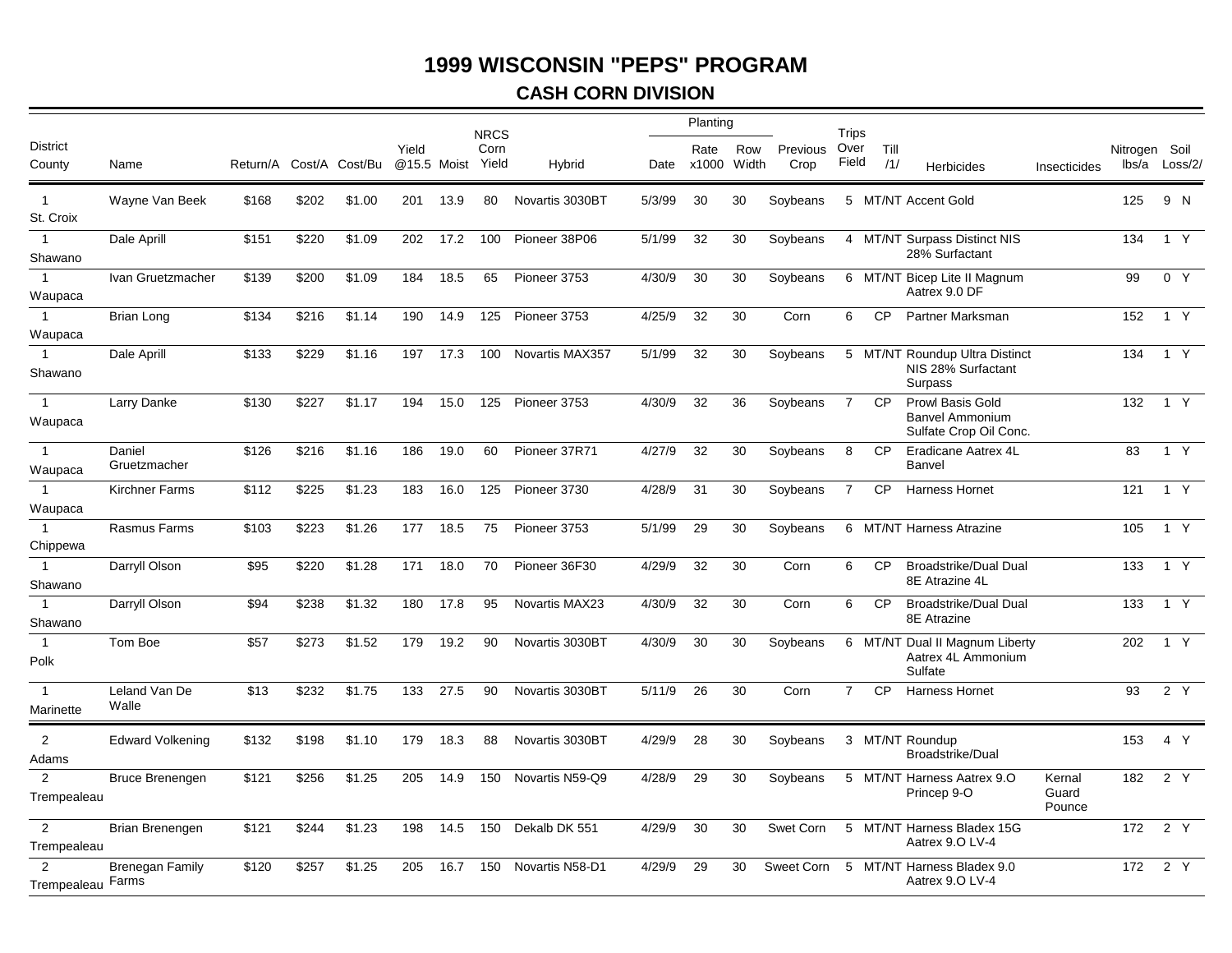## **CASH CORN DIVISION**

|                                  |                                  |       |       |                         |       |             | <b>NRCS</b>   |                                    |        | Planting                 |     |                  | Trips          |             |                                                                                |              |                |                |
|----------------------------------|----------------------------------|-------|-------|-------------------------|-------|-------------|---------------|------------------------------------|--------|--------------------------|-----|------------------|----------------|-------------|--------------------------------------------------------------------------------|--------------|----------------|----------------|
| <b>District</b><br>County        | Name                             |       |       | Return/A Cost/A Cost/Bu | Yield | @15.5 Moist | Corn<br>Yield | Hybrid                             |        | Rate<br>Date x1000 Width | Row | Previous<br>Crop | Over<br>Field  | Till<br>/1/ | <b>Herbicides</b>                                                              | Insecticides | Nitrogen Soil  | lbs/a Loss/2/  |
| 2<br>Adams                       | Irvin Osterloh                   | \$119 | \$220 | \$1.19                  | 184   | 15.5        | 88            | Trelav 4001                        | 5/10/9 | 26                       | 30  | Corn             |                |             | 5 MT/NT Atrazine 4L Bladex 4L<br>Lasso 4E                                      |              | 189            | 2 Y            |
| $\overline{2}$<br><b>Buffalo</b> | Merlin D. Sutter                 | \$108 | \$245 | \$1.28                  | 192   | 17.2        | 150           | <b>Novartis MAX88</b>              | 4/29/9 | 32                       | 38  | Corn             | $\overline{7}$ | <b>CP</b>   | <b>Bicep Lite II</b><br>Magnum                                                 | Aztec 2.0    | 177            | 5 Y            |
| $\overline{2}$<br>Adams          | <b>Clover View Farms</b>         | \$107 | \$239 | \$1.27                  | 188   | 14.7        | 115           | Novartis 3030BT                    | 5/4/99 | 28                       | 36  | Corn             | 6              | <b>CP</b>   | Harness Aatrex 4L                                                              | Force        | 152            | 2 Y            |
| $\overline{2}$<br><b>Buffalo</b> | Perry Hoesley                    | \$105 | \$238 | \$1.28                  | 186   | 14.6        | 155           | Novartis MAX88                     | 5/2/99 | 31                       | 30  | Soybeans         |                |             | 6 MT/NT Marksman Frontier                                                      |              | 112            | 2 Y            |
| $\overline{2}$<br>Adams          | Dennis Erickson                  | \$64  | \$221 | \$1.43                  | 155   | 20.2        | 90            | <b>Trelay High Cycle</b><br>7529BT | 5/13/9 | 27                       | 38  | Soybeans         |                |             | 7 MT/NT Accent Gold<br>Ammonium Sulfate<br>Crop Oil Conc.                      |              | 130            | 14 N           |
| $\overline{2}$<br>Jackson        | Mike Olson                       | \$40  | \$269 | \$1.60                  | 168   | 21.1        | 130           | Novartis 3030BT                    | 4/29/9 | 31                       | 30  | Corn             | 6              | <b>CP</b>   | Atrazine 4L Dual II<br>Magnum                                                  | Aztec 2.0    | 173            | 1 Y            |
| 2<br>Trempealeau                 | <b>Rick Geske</b>                | \$26  | \$260 | \$1.67                  | 156   | 14.6        | 160           | Novartis 3030BT                    | 5/17/9 | 30                       | 38  | Soybeans         | 6              | <b>CP</b>   | <b>Marksman Harness</b><br>Bladex 15G                                          |              | 176            | Y              |
| 3<br>Manitowoc                   | Hamp Haven Farms                 | \$251 | \$218 | \$0.85                  | 255   | 15.2        | 125           | Novartis 3030BT                    | 5/4/99 | 30                       | 30  | Snapbeans 5      |                | <b>CP</b>   | Dual II Magnum<br><b>Atrazine Clarity NIS</b>                                  |              | 76             | 3 <sup>Y</sup> |
| 3<br>Manitowoc                   | Hamp Haven Farms                 | \$232 | \$203 | \$0.86                  | 236   | 15.4        | 125           | Pioneer 3751                       | 5/4/99 | 30                       | 30  | Snapbeans        | 5              | <b>CP</b>   | <b>Atrazine Accent</b><br>Northstar 28%<br><b>Surfactant NIS</b>               |              | 76             | 3 <sup>Y</sup> |
| 3<br>Calumet                     | Meyer Dairy & Grain              | \$184 | \$210 | \$0.98                  | 214   | 15.7        | 100           | Novartis 3030BT                    | 4/27/9 | 32                       | 30  | Peas             | 6              | CP          | Dual II Magnum<br><b>Atrazine Accent Gold</b>                                  |              | 125            | 1 Y            |
| 3<br>Sheboygan                   | <b>Highland Dairy Farm</b>       | \$168 | \$207 | \$1.02                  | 204   | 15.2        | 105           | Novartis 3030BT                    | 5/10/9 | 30                       | 30  | Soybeans         | 6              | <b>CP</b>   | Northstar Accent<br>Ammonium Sulfate<br>Crop Oil Conc.                         |              | 89             | 4 Y            |
| 3<br>Kewaunee                    | Kevin & Clifford<br><b>Nysse</b> | \$138 | \$235 | \$1.16                  | 203   | 18.0        | 125           | Pioneer 3753                       | 5/2/99 | 31                       | 30  | Soybeans         | 6              | <b>CP</b>   | Dual II Magnum<br>Banvel                                                       |              | 75             | 2 Y            |
| 3<br>Outagamie                   | Ron Vanden Heuvel                | \$120 | \$217 | \$1.18                  | 184   | 24.9        | 100           | Novartis MAX357                    | 5/1/99 | 33                       | 30  | Soybeans         | 5              | <b>CP</b>   | Northstar Surfactant                                                           |              | $\overline{7}$ | $3\sqrt{ }$    |
| 3<br>Manitowoc                   | <b>French Creek Farms</b>        | \$95  | \$229 | \$1.30                  | 176   | 18.1        | 125           | Novartis 2555BT                    | 5/2/99 | 32                       | 30  | Soybean          |                |             | 4 MT/NT LV-4 Northstar                                                         |              | 145            | 2 Y            |
| 3<br>Manitowoc                   | <b>French Creek Farms</b>        | \$94  | \$256 | \$1.34                  | 190   | 17.2        | 125           | Pioneer 38P06                      | 5/3/99 | 30                       | 30  | Wheat            |                |             | 3 MT/NT Roundup Ultra<br><b>Broadstrike/Dual Dual</b><br>II Magnum Atrazine 4L |              | 165            | 2Y             |
| 3<br>Manitowoc                   | <b>French Creek Farms</b>        | \$79  | \$264 | \$1.42                  | 187   | 22.5        | 120           | Pioneer 36F30                      | 5/1/99 | 28                       | 30  | Soybeans         |                |             | 4 MT/NT Dual II Magnum<br>Atrazine 4L LV-4<br><b>Distinct</b>                  |              | 144            | 3 <sup>Y</sup> |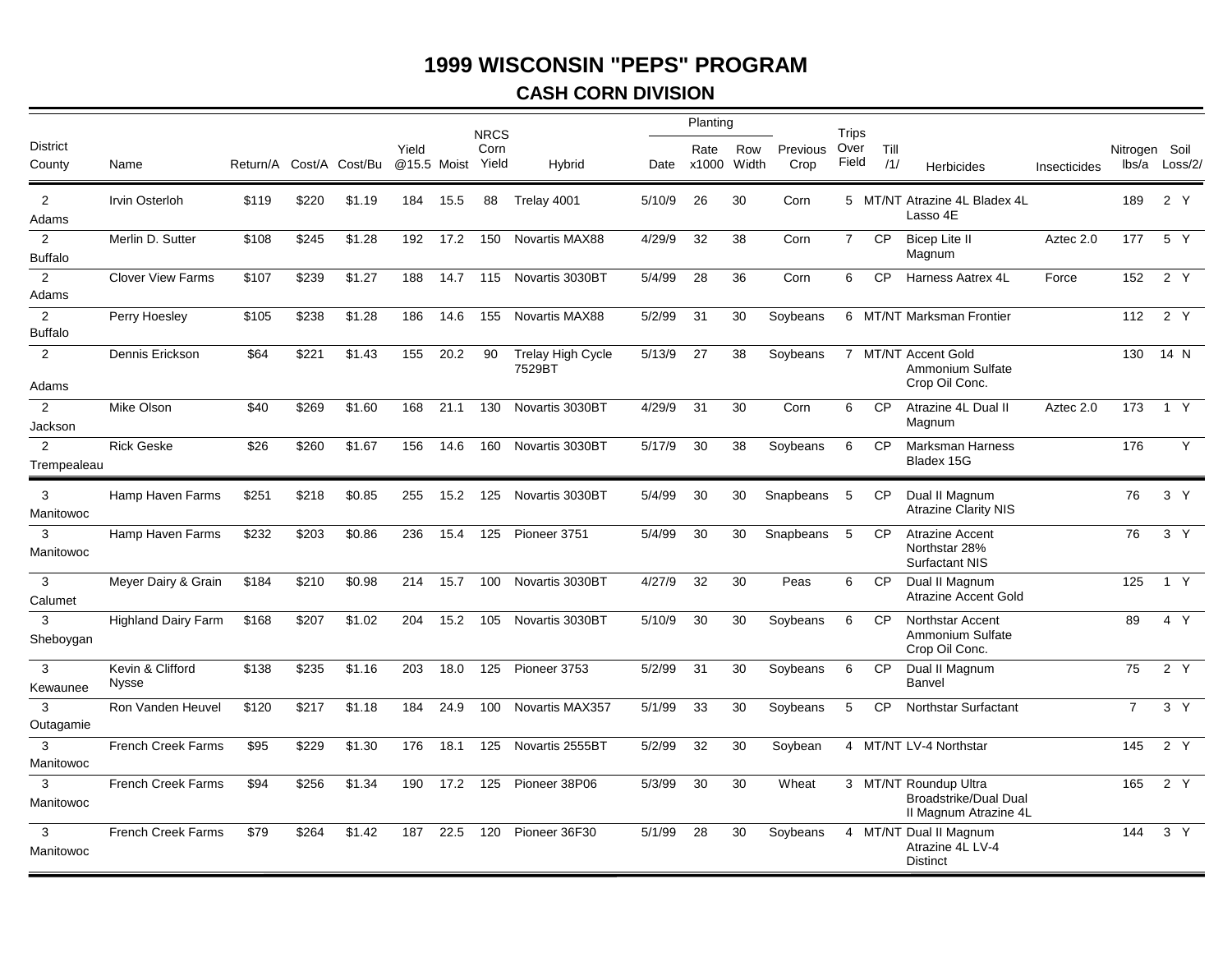## **CASH CORN DIVISION**

|                            |                          |          |       |                |                      |      | <b>NRCS</b>   |                  |        | Planting      |              |                  | <b>Trips</b>   |             |                                         |              |                        |                |
|----------------------------|--------------------------|----------|-------|----------------|----------------------|------|---------------|------------------|--------|---------------|--------------|------------------|----------------|-------------|-----------------------------------------|--------------|------------------------|----------------|
| <b>District</b><br>County  | Name                     | Return/A |       | Cost/A Cost/Bu | Yield<br>@15.5 Moist |      | Corn<br>Yield | Hybrid           | Date   | Rate<br>x1000 | Row<br>Width | Previous<br>Crop | Over<br>Field  | Till<br>/1/ | <b>Herbicides</b>                       | Insecticides | Nitrogen Soil<br>lbs/a | Loss/2/        |
| $\overline{4}$<br>Vernon   | Joe Vesbach              | \$132    | \$254 | \$1.21         | 210                  | 16.2 | 145           | Novartis MAX88   | 4/28/9 | 32            | 30           | Soybeans         | 4              |             | MT/NT Dual II Magnum<br>Marksman        |              | 167                    | 3 <sup>Y</sup> |
| 4<br>Vernon                | Joe Vesbach              | \$114    | \$253 | \$1.27         | 199                  | 16.0 | 150           | Novartis NX 4616 | 4/28/9 | 32            | 30           | Soybeans         |                |             | 4 MT/NT Dual II Magnum<br>Marksman      |              | 167                    | 2 Y            |
| 4<br>Columbia              | Larry Wilkinson          | \$111    | \$244 | \$1.26         | 193                  | 15.7 | 110           | Jung 2488 A      | 5/2/99 | 28            | 38           | Winter           | $\overline{7}$ | CP          | Dual II Magnum Aatrex<br>9.0            |              | 257                    | 5 Y            |
| $\overline{4}$<br>Waukesha | Gerald Meissner          | \$95     | \$182 | \$1.21         | 151                  | 15.0 | 105           | Kaltenberg 4809  | 5/11/9 | 30            | 30           | Soybeans         |                |             | 5 MT/NT Prowl Extrazine                 |              | 99                     | Y              |
| 5<br>Grant                 | <b>Steiger Farms</b>     | \$204    | \$234 | \$0.98         | 238                  | 14.1 | 155           | Dekalb 551       | 4/26/9 | 32            | 30           | Soybeans         |                |             | 3 MT/NT Prowl                           |              | 113                    | 2 Y            |
| 5<br>Lafayette             | <b>Bahr Farms</b>        | \$164    | \$255 | \$1.12         | 228                  | 17.0 | 150           | Trelay 9095      | 4/28/9 | 32            | 30           | Soybeans         |                |             | 6 MT/NT Bicep Lite II Magnum<br>Clarity |              | 125                    | 3 Y            |
| 5<br>Grant                 | Paul & Maurice<br>McLean | \$122    | \$225 | \$1.19         | 189                  | 16.0 | 155           | Pioneer 34G81    | 4/27/9 | 32            | 30           | Soybeans         | 6              | CP          | <b>Harness Prowl</b><br>Atrazine        |              | 89                     | 3 <sup>Y</sup> |
| 5<br>Lafayette             | Donald Simon             | \$35     | \$325 | \$1.66         | 195                  | 20.9 | 150           | Novartis N58-D1  | 5/2/99 | 32            | 30           | Soybeans         |                |             | 6 MT/NT Liberty Ammonium<br>Sulfate     | Regent       | 178                    | 5 Y            |
| 5<br>Lafayette             | Robert Simon             | \$15     | \$323 | \$1.76         | 183                  | 17.9 | 158           | Novartis N59-Q9  | 5/1/99 | 32            | 30           | Soybeans         |                |             | 6 MT/NT Dual II Magnum<br>Hornet        | Regent       | 178                    | 5 Y            |

/1/ Tillage: NT/MT=No Till/Minimum Till, MT=Minimum Till (disk, field cultivate), CP=Chisel Plow, MP= Moldboard Plow, SS = Subsoil

/2/ Soil Loss (Tons/A) based on Universal Soil Loss Equation or Wind Erosion Equation Y=Soil loss is within "tolerable" level for the soil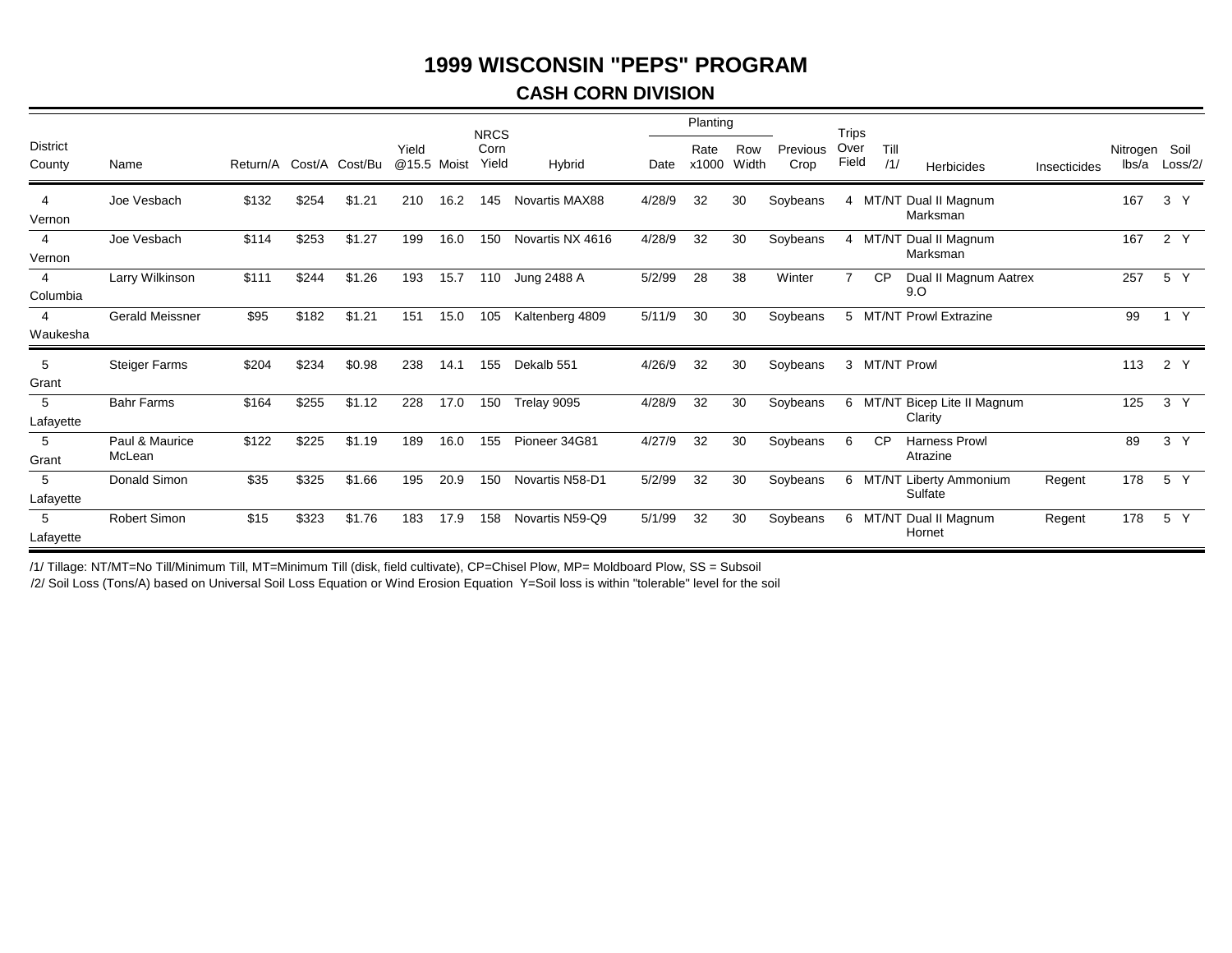# **1999 WISCONSIN "PEPS" PROGRAM DAIRY/LIVESTOCK CORN DIVISION**

|                                    |                                    |                         |       |        |                      |          | <b>NRCS</b>   |                     |            | Planting           |              |                  | Trips          |             |                                                                                            |                          |                       |                  |
|------------------------------------|------------------------------------|-------------------------|-------|--------|----------------------|----------|---------------|---------------------|------------|--------------------|--------------|------------------|----------------|-------------|--------------------------------------------------------------------------------------------|--------------------------|-----------------------|------------------|
| <b>District</b><br>County          | Name                               | Return/A Cost/A Cost/Bu |       |        | Yield<br>@15.5 Moist |          | Corn<br>Yield | Hybrid              |            | Rate<br>Date x1000 | Row<br>Width | Previous<br>Crop | Over<br>Field  | Till<br>/1/ | <b>Herbicides</b>                                                                          | Insecticides             | Nitrogen Soil         | lbs/a Loss/2/    |
| $\overline{1}$<br>St. Croix        | Ken Rich Farms                     | \$146                   | \$192 | \$1.04 | 184                  | 19.0     |               | 100 Pioneer 38P06   | 5/6/99     | 27                 | 30           | Alfalfa          | 6              | MP.         | Atrazine 4L                                                                                |                          | 14                    | 3 Y              |
| $\mathbf{1}$<br>St. Croix          | <b>Richard Kamm</b>                | \$144                   | \$224 | \$1.12 | 200                  | 15.6     | 80            | Novartis 3030BT     | 4/26/99    | 33                 | 30           | Alfalfa          | $\overline{7}$ | <b>CP</b>   | <b>Liberty Ammonium</b><br>Sulfate                                                         |                          | 11<br>Manure          | 6 N              |
| $\mathbf{1}$<br>Shawano            | Darryll Olson                      | \$129                   | \$218 | \$1.16 | 189                  | 16.6     | 95            | Novartis MAX357     | 5/1/99     | 32                 | 30           | Corn Silage      |                |             | 5 MT/NT Broadstrike/Dual Dual<br>8E Atrazine                                               |                          | 64<br>Manure          | 2 Y              |
| $\mathbf{1}$<br>St. Croix          | <b>Richard Kamm</b>                | \$127                   | \$205 | \$1.14 | 180                  | 14.8     | 80            | Novartis 3030BT     | 4/28/99 31 |                    | 30           | Alfalfa          | $7^{\circ}$    | CP          | <b>Liberty Ammonium</b><br>Sulfate Nine-O                                                  |                          | 11<br>Manure          | 4 N              |
| $\mathbf{1}$<br>Rusk               | <b>Rusk Rose Holsteins</b><br>Inc. | \$112                   | \$178 | \$1.13 | 157                  | 18.9     | 95            | Pioneer 3940        | 4/30/99    | 28                 | 36           | Alfalfa          | 5              | MP          | Hornet Lasso 4E<br>Atrazine                                                                |                          | 9                     | 1 Y              |
| $\mathbf{1}$<br>Shawano            | Darryll Olson                      | \$76                    | \$213 | \$1.36 | 157                  | 17.3     | 95            | Novartis MAX23      | 4/29/99    | 32                 | 30           | Corn Silage      |                |             | 5 MT/NT Broadstrike/Dual Dual<br>8E Atrazine                                               |                          | 64<br>Manure          | 2 $\overline{Y}$ |
| 2<br>Jackson                       | <b>Stetzer Farms</b>               | \$160                   | \$186 | \$0.99 | 188                  | 19.9     | 130           | Novartis MAX88      | 4/28/99 30 |                    | 30           | Sovbeans         |                |             | 5 MT/NT Partner Permit                                                                     |                          | 18<br>Manure          | $1 \overline{Y}$ |
| 2<br>Trempealeau                   | Goplin Homestead                   | \$115                   | \$237 | \$1.24 |                      | 192 16.0 | 85            | Pioneer 3730        | 5/1/99     | 31                 | 30           | Alfalfa Sod      |                |             | 5 MT/NT Roundup Ultra 2,4-D<br><b>Ester Ammonium</b><br>Sulfate Extrazine II 4F<br>Clarity | Warrior                  | 55<br>Manure          | 4 Y              |
| 2<br>Trempealeau                   | <b>Todd McRoberts</b>              | \$109                   | \$247 | \$1.28 | 193                  | 21.8     | 155           | Novartis 3030BT     | 5/2/99     | 32                 | 30           | Soybeans         | $\overline{7}$ | CP.         | Dual II Magnum<br>Liberty                                                                  |                          | 27<br>Manure          | 2 Y              |
| 2<br>Washington                    | Ross Bishop                        | \$98                    | \$230 | \$1.29 | 178                  | 18.2     | 95            | Golden Harvest 2441 | 5/4/99     | 34                 | 20           | Corn             |                |             | 7 MT/NT Accent Gold Banvel<br>Crop Oil Conc.<br>Ammonium Sulfate                           | Force<br>Kernal<br>Guard | 154                   | 2 Y              |
| $\overline{2}$<br>Trempealeau Farm | Schank Bros, Beef                  | \$92                    | \$222 | \$1.30 | 171                  | 29.3     | 130           | Pioneer 3845        | 4/29/99    | 28                 | 38           | Alfalfa          |                |             | 6 MT/NT Roundup 2,4-D Amine<br><b>Extrazine Clarity</b>                                    | Asana                    | $\mathbf 0$<br>Manure | 3Y               |
| 2<br>Trempealeau Farm              | Schank Bros, Beef                  | \$90                    | \$223 | \$1.31 | 170                  | 28.9     | 140           | Pioneer 3753        | 4/30/99    | 28                 | 38           | Corn             | 8              | <b>MP</b>   | Double Play                                                                                |                          | $\Omega$<br>Manure    | 5 Y              |
| 2<br><b>Buffalo</b>                | James Ellis                        | \$82                    | \$240 | \$1.37 | 175                  | 15.5     | 130           | Novartis 3030BT     | 5/10/99    | 36                 | 30           | Soybeans         |                |             | 5 MT/NT Gramoxone Super Dual<br>II Magnum Liberty                                          |                          | 27<br>Manure          | 5 Y              |
| $\overline{2}$<br>Trempealeau      | Jake & Judy<br>Schlesser           | \$81                    | \$224 | \$1.35 | 166                  | 23.1     | 100           | Pioneer 3394        | 5/10/99    | 34                 | 30           | Corn             |                |             | 5 MT/NT Topnotch Extrazine<br>Clarity                                                      |                          | 117<br>Manure         | 2 Y              |
| 2<br>Washington                    | Les Gundrum                        | \$63                    | \$226 | \$1.44 | 157                  | 21.4     | 125           | Novartis MAX357     | 5/28/99    | 29                 | 30           | Corn             |                |             | 8 MT/NT Accent Permit                                                                      | Aztec 2.1                | 124<br>Manure         | 3 Y              |
| $\mathbf{3}$<br>Calumet            | Meyer Dairy & Grain                | \$205                   | \$200 | \$0.91 | 220                  | 15.7     | 125           | Novartis 3030BT     | 4/26/99 32 |                    | 30           | Alfalfa          | 5              | <b>CP</b>   | Dual II Atrazine Accent<br>Gold                                                            |                          | 18                    | 1 Y              |
| 3<br>Manitowoc                     | Hamp Haven Farms                   | \$200                   | \$191 | \$0.90 | 212                  | 26.1     |               | 115 Cargill 4111    | 5/2/99     | 30                 | 30           | Alfalfa          | 5              | MP          | <b>Atrazine Northstar Crop</b><br>Oil Conc. Ammonium<br>Sulfate                            |                          | 17                    | 2 Y              |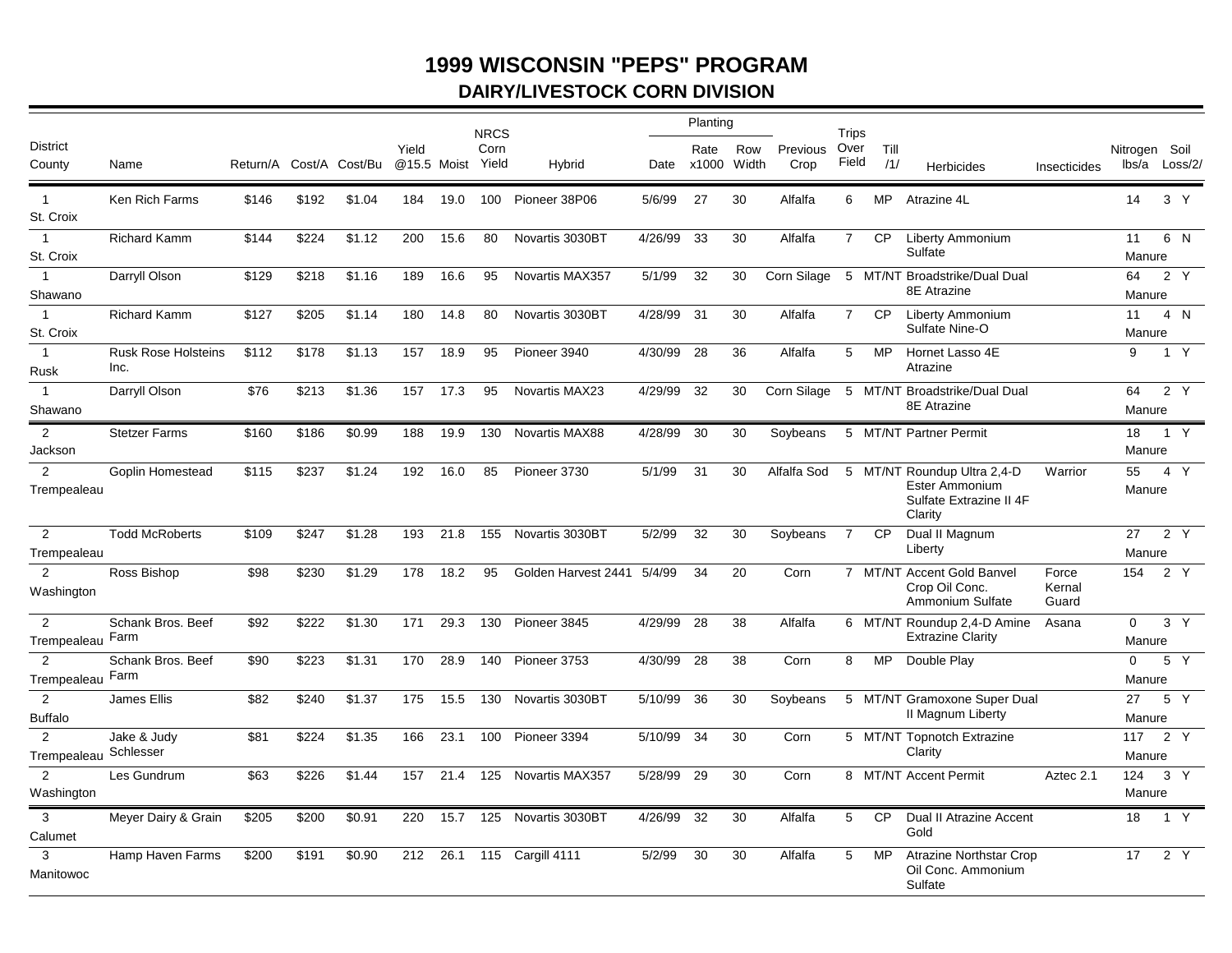# **1999 WISCONSIN "PEPS" PROGRAM DAIRY/LIVESTOCK CORN DIVISION**

|                        |                                  |       |       |                         |                      |      | <b>NRCS</b>   |                                         |            | Planting           |              |                  | <b>Trips</b>   |             |                                                                                          |              |                        |                   |  |
|------------------------|----------------------------------|-------|-------|-------------------------|----------------------|------|---------------|-----------------------------------------|------------|--------------------|--------------|------------------|----------------|-------------|------------------------------------------------------------------------------------------|--------------|------------------------|-------------------|--|
| District<br>County     | Name                             |       |       | Return/A Cost/A Cost/Bu | Yield<br>@15.5 Moist |      | Corn<br>Yield | Hybrid                                  |            | Rate<br>Date x1000 | Row<br>Width | Previous<br>Crop | Over<br>Field  | Till<br>/1/ | <b>Herbicides</b>                                                                        | Insecticides | Nitrogen Soil          | lbs/a Loss/2/     |  |
| 3<br>Sheboygan         | <b>Highland Dairy Farm</b>       | \$194 | \$148 | \$0.80                  | 185                  | 24.9 |               | 125 Novartis MAX101                     | 5/1/99     | 32                 | 30           | Alfalfa          | 5              | <b>CP</b>   | <b>Northstar Accent</b><br>Ammonium Sulfate Crop<br>Oil Conc.                            |              | $7^{\circ}$            | 1 Y               |  |
| 3<br>Manitowoc         | Hamp Haven Farms                 | \$188 | \$215 | \$0.98                  | 220                  | 19.5 | 110           | Dekalb 527                              | 5/2/99     | 30                 | 30           | Snapbeans        | 6              | <b>CP</b>   | Dual II Magnum<br><b>Atrazine Accent</b><br>Northstar Ammonium<br>Sulfate 28% Surfactant |              | 17<br>Manure           | 3 <sup>Y</sup>    |  |
| 3<br>Kewaunee          | Kevin & Clifford<br><b>Nysse</b> | \$170 | \$223 | \$1.04                  | 213                  | 18.3 | 125           | Pioneer 3753                            | 5/1/99     | 31                 | 30           | Soybeans         | $\overline{7}$ | CP.         | Dual II Magnum<br>Banvel                                                                 |              | 15<br>Manure           | 2Y                |  |
| 3<br>Outagamie         | David McCarthy                   | \$165 | \$217 | \$1.04                  | 208                  | 19.4 | 125           | Pioneer 38P06                           | 4/30/99    | 30                 | 38           | Alfalfa          |                |             | 3 MT/NT Roundup Dual II<br>Magnum                                                        |              | 9                      | 1 Y               |  |
| 3                      | Jim Salentine                    | \$158 | \$231 | \$1.09                  | 212                  | 24.0 | 125           | Golden Harvest H<br>2309                | 5/10/99    | 30                 | 30           | Soybeans         | 8              | <b>CP</b>   | <b>Accent Northstar</b>                                                                  |              | 75                     | 2 Y               |  |
| Kewaunee<br>3<br>Brown | <b>Michael Gilson</b>            | \$141 | \$205 | \$1.09                  | 188                  | 14.8 | 110           | Dekalb 440                              | 5/5/99     | 31                 | 30           | Wheat            | 8              | <b>CP</b>   | Harness Marksman                                                                         |              | Manure<br>73<br>Manure | 2 Y               |  |
| 3<br>Sheboygan         | Lyn-Vale Farms                   | \$110 | \$252 | \$1.28                  | 197                  | 16.5 | 100           | Novartis 3030BT                         | 4/30/99    | 30                 | 36           | Corn             | 6              | <b>CP</b>   | <b>Accent Gold Banvel</b><br>Crop Oil Conc. 28%<br>Surfactant                            | Lorsban      | 170                    | 3 <sup>Y</sup>    |  |
| 3<br>Outagamie         | <b>Cliff Conradt</b>             | \$80  | \$223 | \$1.35                  | 165                  | 17.5 | 95            | <b>Golden Harvest</b><br><b>H7076BT</b> | 5/10/99    | 30                 | 30           | Corn             | $\overline{7}$ | <b>CP</b>   | <b>Frontier Marksman</b>                                                                 |              | 127                    | 2 Y               |  |
| 4<br>Columbia          | 4th Generation<br>Homestead      | \$223 | \$233 | \$0.94                  | 248                  | 24.9 | 100           | Novartis N59-Q9                         | 4/30/99 30 |                    | 38           | Alfalfa          |                |             | 6 MT/NT Roundup Ultra<br>Ammonium Sulfate 2,4- Guard<br>D Amine Accent<br>Northstar      | Kernal       | $\Omega$<br>Manure     | 3 Y               |  |
| $\overline{4}$<br>Dane | Ron Dresen                       | \$163 | \$226 | \$1.07                  | 211                  | 30.0 | 110           | Novartis N58-D1                         | 4/30/99    | 32                 | 38           | Alfalfa          | 5              | <b>CP</b>   | <b>Marksman Harness</b>                                                                  |              | 54<br>Manure           | 5 Y               |  |
| $\overline{4}$<br>Sauk | Meadow Lane Farms                | \$136 | \$228 | \$1.15                  | 198                  | 15.6 | 65            | Cargill 4521                            |            | 33                 | 30           | Corn             |                |             | 6 MT/NT Dual II Magnum Bladex<br>15G Clarity                                             |              | 34<br>Manure           | 1 Y               |  |
| 5<br>Lafayette         | Jacob Engelke                    | \$83  | \$341 | \$1.48                  | 231                  | 27.7 | 158           | Pioneer 33A14                           | 5/2/99     | 33                 | 30           | Soybeans         | 8              | <b>CP</b>   | <b>Buctril Atrazine</b>                                                                  |              | 308<br>Manure          | $5\ \overline{Y}$ |  |
| 5<br>Grant             | <b>Richard Lange</b>             | \$29  | \$227 | \$1.63                  | 139                  | 16.0 | 145           | Renk 641                                | 5/24/99    | 29                 | 36           | Alfalfa          |                | 8 MT/NT     |                                                                                          |              | 11<br>Manure           | 3 <sup>Y</sup>    |  |

/1/ Tillage: NT/MT=No Till/Minimum Till, MT=Minimum Till (disk, field cultivate), CP=Chisel Plow, MP= Moldboard Plow, SS = Subsoil

/2/ Soil Loss (Tons/A) based on Universal Soil Loss Equation or Wind Erosion Equation Y=Soil loss is within "tolerable" level for the soil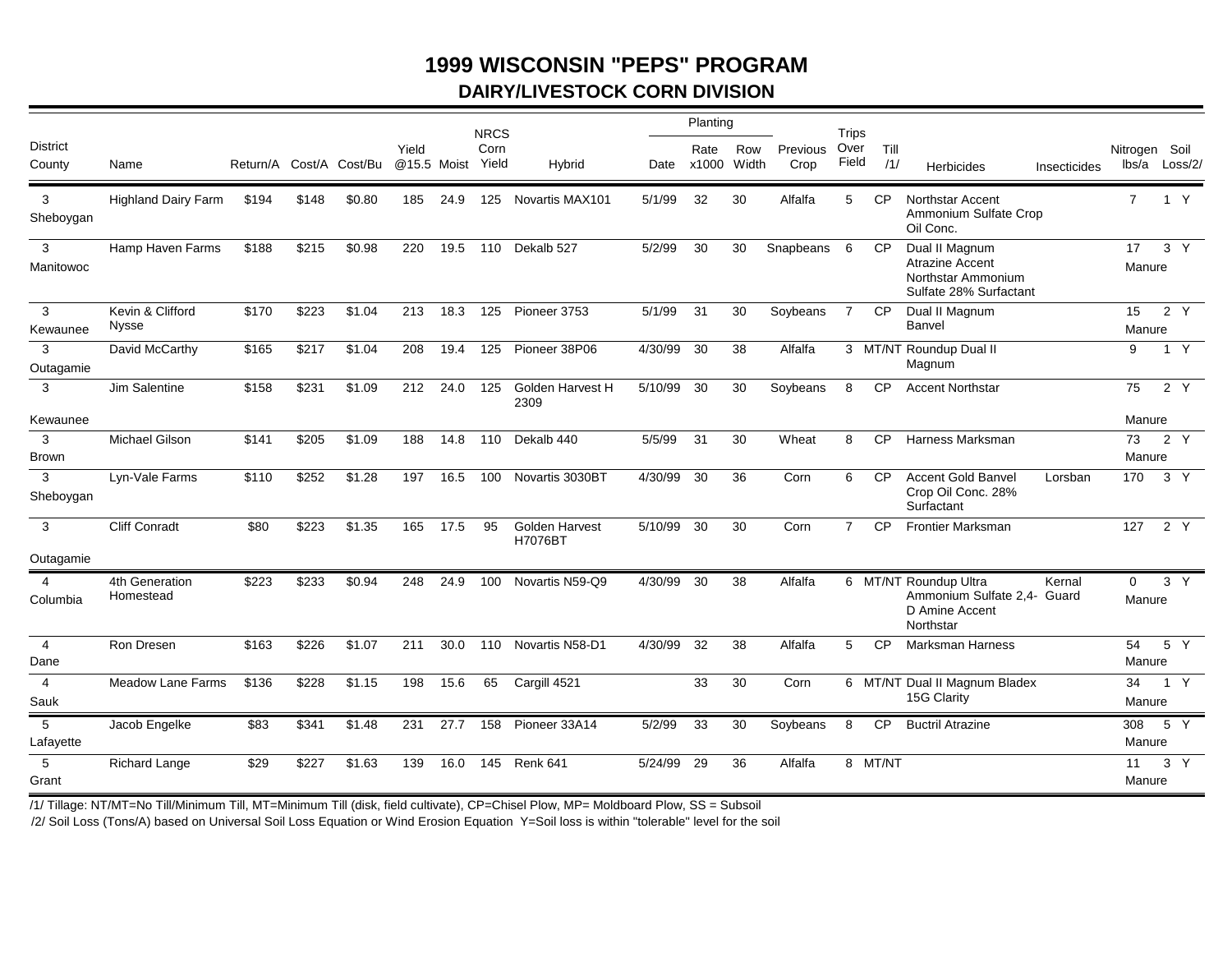## **SOYBEAN DIVISION**

|                                  |                                    |       |       |                         |                      |       | <b>NRCS</b>   |                          |      |               | Planting                 |                |                  | Trips          |             |                                                                                                |             |                                |
|----------------------------------|------------------------------------|-------|-------|-------------------------|----------------------|-------|---------------|--------------------------|------|---------------|--------------------------|----------------|------------------|----------------|-------------|------------------------------------------------------------------------------------------------|-------------|--------------------------------|
| <b>District</b><br>County        | Name                               |       |       | Return/A Cost/A Cost/Bu | Yield<br>@15.5 Moist |       | Corn<br>Yield | Variety                  | Inoc |               | Rate<br>Date x1000 Width | Row            | Previous<br>Crop | Over<br>Field  | Till<br>/1/ | <b>Herbicides</b>                                                                              |             | Nitrogen Soil<br>lbs/a Loss/2/ |
| $\mathbf{1}$<br>Waupaca          | Ivan Gruetzmacher                  | \$128 | \$147 | \$2.75                  | 53                   | 11.2  | 65            | Pioneer 91B91            | Y.   | 5/2/99        | 225                      | $\overline{7}$ | Corn             |                |             | 3 MT/NT Roundup Ultra Ammonium<br>Sulfate                                                      | $\Omega$    | 1 Y                            |
| $\overline{1}$<br>Waupaca        | <b>Kirchner Farms</b>              | \$121 | \$172 | \$3.02                  | 57                   | 11.9  | 120           | Pioneer 91B02            |      | Y 5/10/99 250 |                          | 6              | Corn             | 5              | <b>CP</b>   | Roundup Ultra Ammonium<br>Sulfate                                                              | $\mathbf 0$ | 1 Y                            |
| $\overline{1}$<br>Waupaca        | Larry Danke                        | \$117 | \$152 | \$2.92                  | 52                   | 11.35 | 80            | Pioneer 9163             |      | Y 5/11/99 225 |                          | $\overline{7}$ | Corn             |                |             | 5 MT/NT Roundup Ultra Prowl Pursuit<br>Plus                                                    | 10          | 1 Y                            |
| $\mathbf{1}$<br>Polk             | Tom Boe                            | \$112 | \$161 | \$3.03                  | 53                   | 10.7  | 45            | Novartis S14-M7          |      | Y 5/10/99 225 |                          | $\overline{7}$ | Corn             | $\overline{7}$ | <b>CP</b>   | Roundup Ultra Ammonium<br>Sulfate                                                              | 21          | 1 Y                            |
| $\mathbf{1}$<br>Shawano          | Darryll Olson                      | \$102 | \$180 | \$3.28                  | 55                   | 12.80 | 95            | Pioneer 9071             |      | Y 5/12/99 240 |                          | 6              | Corn             | 6              | <b>CP</b>   | <b>Broadstrike/Dual Sencor</b><br>4L                                                           | 18          | 1 Y                            |
| $\mathbf{1}$<br>Waupaca          | Daniel Gruetzmacher                | \$100 | \$156 | \$3.14                  | 50                   | 12.9  | 70            | Pioneer 9172             |      | Y 5/14/99 220 |                          | $\overline{7}$ | Corn             | 6              | <b>CP</b>   | Roundup Ultra Pursuit                                                                          | 6           | 1 Y                            |
| $\mathbf{1}$<br>Rusk             | <b>Rusk Rose Holsteins</b><br>Inc. | \$98  | \$185 | \$3.37                  | 55                   | 10.5  | 100           | Novartis 0066            |      | Y 5/14/99 190 |                          | $\overline{7}$ | Corn             | 5              | <b>MP</b>   | Raptor                                                                                         | $\mathbf 0$ | 2 Y                            |
| $\overline{1}$<br>St. Croix      | Wayne Van Beek                     | \$96  | \$145 | \$3.09                  | 47                   | 8.7   | 80            | Novartis S14-M7          |      | N 5/20/99 188 |                          | $\overline{7}$ | Corn             | 5              | <b>CP</b>   | Roundup                                                                                        | $\mathbf 0$ | 3 Y                            |
| $\overline{1}$<br>Shawano        | Darryll Olson                      | \$77  | \$182 | \$3.63                  | 50                   | 11.5  | 95            | FS 1071                  |      | Y 5/11/99     | 240                      | 6              | Corn Silage      | $\overline{7}$ | <b>MP</b>   | <b>Broadstrike/Dual Sencor</b><br>4L                                                           | 18          | 2 Y                            |
| $\overline{1}$<br>Chippewa       | Rasmus Farms                       | \$76  | \$168 | \$3.55                  | 47                   | 10.80 | 75            | Pioneer 9163             |      | Y 5/15/99 150 |                          | 30             | Corn             | $\overline{7}$ | <b>CP</b>   | <b>Pursuit Ammonium Sulfate</b>                                                                | 8           | 1 Y                            |
| $\overline{1}$<br>Shawano        | Darryll Olson                      | \$42  | \$179 | \$4.18                  | 43                   | 12.03 | 95            | Novartis S08-80          |      | Y 5/13/99 240 |                          | 6              | Corn             | $\overline{7}$ | CP          | <b>Broadstrike/Dual Sencor</b><br>4L                                                           | 18          | 1 Y                            |
| $\overline{2}$<br>Adams          | <b>Edward Volkening</b>            | \$229 | \$133 | \$1.89                  | 70                   | 12.2  | 88            | Novartis S19-T9          |      | Y 4/23/99 155 |                          | 30             | Corn             |                |             | 4 MT/NT Broadstrike/Dual                                                                       | $\Omega$    | 1 Y                            |
| $\overline{2}$<br>Marquette      | Daniel Thome                       | \$178 | \$136 | \$2.23                  | 61                   | 13    | 80            | Pioneer 91B64            |      | N 5/7/99      | 210                      | 7.5            | Corn             |                |             | 4 MT/NT Roundup Ammonium<br>Sulfate                                                            | $\mathbf 0$ | 2 Y                            |
| 2<br>Washington                  | Ross Bishop                        | \$169 | \$183 | \$2.67                  | 68                   | 11.5  | 125           | Golden Harvest 1263      | Y    | 5/5/99        | 175                      | 20             | Corn             |                |             | 5 MT/NT Broadstrike/Dual 2-4D<br>Roundup Ultra Ammonium<br>Sulfate Assure II 28%<br>Surfactant | 11          | 2 Y                            |
| $\overline{2}$<br>Adams          | Dennis Erickson                    | \$148 | \$157 | \$2.65                  | 59                   | 10.4  | 88            | Trelay 207               |      | Y 5/15/99 138 |                          | 38             | Corn             |                |             | 7 MT/NT Pursuit DG Ammonium<br>Sulfate Crop Oil Conc.                                          | 11          | 16 N                           |
| 2<br>Adams                       | Irvin Osterloh                     | \$108 | \$167 | \$3.13                  | 53                   | 10.80 | 115           | Trelav<br>HighCycle2211R | N    | 5/1/99        | 180                      | 7.5            | Soybeans         |                |             | 4 MT/NT Roundup Ultra Ammonium<br>Sulfate Roundup Ultra<br>Ammonium Sulfate                    | $\Omega$    | 2 Y                            |
| $\overline{2}$<br><b>Buffalo</b> | James Ellis                        | \$104 | \$182 | \$3.27                  | 56                   | 12.30 | 140           | Mycogen 5121             | Y    | 5/7/99        | 170                      | 15             | Corn             |                |             | 5 MT/NT Pursuit Dual II Magnum                                                                 | $\mathbf 0$ | 5 Y                            |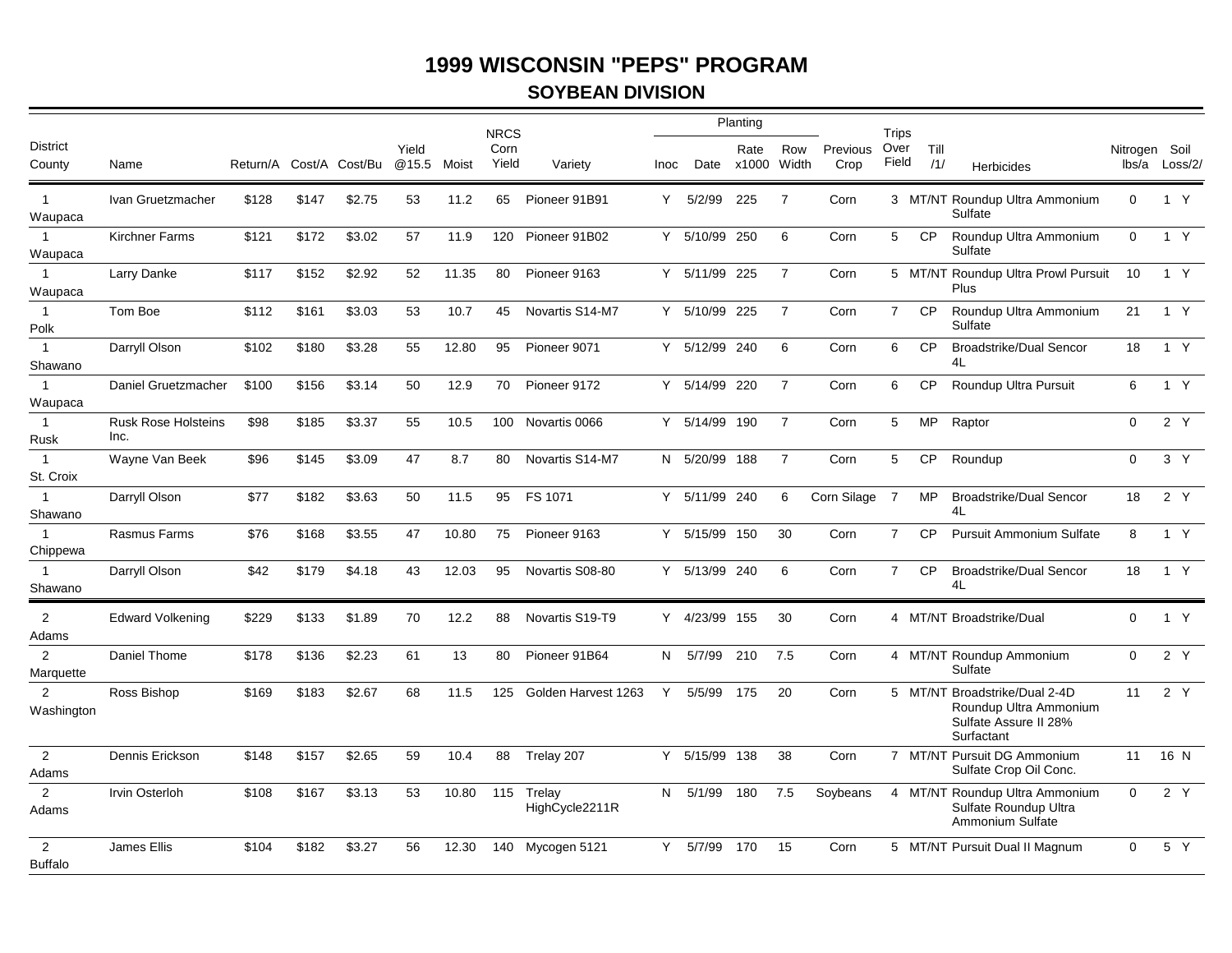## **SOYBEAN DIVISION**

|                             |                            |          |       |                |                |       | <b>NRCS</b>   |                                        |      |               | Planting           |                |                  | <b>Trips</b>   |             |                                                        |                        |                |
|-----------------------------|----------------------------|----------|-------|----------------|----------------|-------|---------------|----------------------------------------|------|---------------|--------------------|----------------|------------------|----------------|-------------|--------------------------------------------------------|------------------------|----------------|
| <b>District</b><br>County   | Name                       | Return/A |       | Cost/A Cost/Bu | Yield<br>@15.5 | Moist | Corn<br>Yield | Variety                                | Inoc |               | Rate<br>Date x1000 | Row<br>Width   | Previous<br>Crop | Over<br>Field  | Till<br>/1/ | <b>Herbicides</b>                                      | Nitrogen Soil<br>lbs/a | Loss/2/        |
| 2<br>Jackson                | <b>Stetzer Farms</b>       | \$71     | \$161 | \$3.57         | 45             | 11.2  |               | 130 Croplan 2094                       |      | Y 5/4/99      | 175                | 10             | Corn             | $\overline{4}$ | <b>CP</b>   | <b>Partner Firstrate</b>                               | $\mathbf{0}$           | 1 Y            |
| 2<br>Monroe                 | Cory Everson               | \$62     | \$179 | \$3.83         | 47             | 10.4  | 130           | Novartis S20-B9                        |      | Y 5/26/99 130 |                    | 36             | Corn             | 6              | <b>CP</b>   | Roundup Ultra                                          | 32                     | 1 Y            |
| 2<br>Monroe                 | Cory Everson               | \$20     | \$190 | \$4.67         | 41             | 10    | 58            | Novartis S22-N2                        |      | Y 4/29/99 175 |                    | 7.5            | Oats             |                |             | 4 MT/NT Roundup Ultra                                  | 32                     | 0 Y            |
| 3<br>Calumet                | Meyer Dairy & Grain        | \$189    | \$171 | \$2.45         | 70             | 13.75 | 120           | Novartis S19-90                        |      | Y 5/20/99 213 |                    | 7.5            | Corn             | 5              | <b>CP</b>   | Command 4EC Treflan MTF<br>Sencor 4L                   | 0                      | 1 Y            |
| 3<br>Sheboygan              | <b>Highland Dairy Farm</b> | \$164    | \$199 | \$2.82         | 70             | 12    | 105           | Novartis S19-90                        |      | Y 5/14/99     | 210                | $\overline{7}$ | Corn             | $\overline{7}$ | <b>CP</b>   | Raptor Class Act II                                    | 18                     | 1 Y            |
| 3<br>Calumet                | Meyer Dairy & Grain        | \$161    | \$169 | \$2.63         | 64             | 14.10 |               | 125 ICI 205                            |      | Y 5/20/99 213 |                    | 7.5            | Corn             | 5              | <b>CP</b>   | Command 4EC Treflan MTF<br>Sencor 4L                   | $\mathbf 0$            | 1 Y            |
| 3<br><b>Brown</b>           | <b>Michael Gilson</b>      | \$142    | \$154 | \$2.67         | 58             | 14.85 | 110           | Dekalb CX 173                          |      | Y 5/18/99 188 |                    | 30             | Corn             | $\overline{7}$ | <b>MP</b>   | <b>Pursuit Plus</b>                                    | $\mathbf 0$            | 2Y             |
| 3<br>Outagamie              | Ron Vanden Heuvel          | \$102    | \$200 | \$3.41         | 59             | 9.9   |               | 100 Novartis S19-90                    |      | Y 5/5/99      | 194                | 6              | Corn             | $\overline{7}$ | <b>MP</b>   | <b>Pursuit Pinnacle</b>                                | 26                     | 3 Y            |
| 3<br>Manitowoc              | <b>French Creek Farms</b>  | \$96     | \$201 | \$3.49         | 58             | 12.80 | 125           | Kaltenberg KB184                       |      | Y 5/1/99      | 180                | 20             | Corn             |                |             | 5 MT/NT Prowl Raptor                                   | 20                     | 1 Y            |
| 3<br>Sheboygan              | Lyn-Vale Farms             | \$88     | \$183 | \$3.48         | 53             | 14.30 | 90            | Asgrow 1900                            |      | Y 5/15/99 180 |                    | 7.5            | Corn             | 6              | <b>CP</b>   | Raptor Preference 28%<br>Surfactant                    | $\Omega$               | 3 <sup>Y</sup> |
| 3<br>Outagamie              | <b>Cliff Conradt</b>       | \$81     | \$165 | \$3.45         | 48             | 12.4  | 70            | Golden Harvest<br><b>165RR</b>         |      | Y 5/6/99      | 200                | 7.5            | Corn             | $\overline{7}$ | <b>CP</b>   | Roundup Ultra                                          | $\mathbf 0$            | 2Y             |
| 3<br>Manitowoc              | French Creek Farms         | \$75     | \$199 | \$3.74         | 53             | 14.5  | 125           | Kaltenberg 145                         |      | Y 5/14/99     | 225                | $\overline{7}$ | Wheat            |                |             | 5 MT/NT Roundup Ultra<br><b>Broadstrike/Dual</b>       | 17                     | 2 Y            |
| 3<br>Manitowoc              | <b>French Creek Farms</b>  | \$67     | \$209 | \$3.90         | 54             | 11.5  |               | 125 Kaltenberg 209RR                   |      | Y 5/1/99      | 200                | $\overline{7}$ |                  |                |             | Corn Silage 7 MT/NT Roundup Ultra                      | 27                     | 2 Y            |
| 3<br>Kewaunee               | Jim Salentine              | \$45     | \$158 | \$4.01         | 40             | 12.2  | 125           | <b>Golden Harvest</b><br><b>1176RR</b> |      | Y 6/5/99      | 198                | 30             | Corn             |                |             | 3 MT/NT Roundup                                        | $\Omega$               | 2 Y            |
| 3<br>Kewaunee               | Jim Salentine              | \$38     | \$178 | \$4.24         | 42             | 12.7  | 115           | Golden Harvest<br>1176RR               |      | Y 6/2/99      | 250                | 15             | Alfalfa          | 5              | <b>MP</b>   | Roundup                                                | 0                      | 2 Y            |
| $\overline{4}$<br>Jefferson | David Flood                | \$132    | \$195 | \$3.07         | 63             | 12.5  |               | 100 Kaltenberg 241                     |      | N 5/15/99 200 |                    | 6              | Corn             | 5              | CP          | Crop Oil Conc. Raptor<br>Assure II Ammonium<br>Sulfate | $\Omega$               | 3 Y            |
| $\overline{4}$<br>Sauk      | <b>Meadow Lane Farms</b>   | \$125    | \$184 | \$3.07         | 60             | 11.7  |               | 110 Novartis 2312                      |      | N 5/12/99 200 |                    | $\overline{7}$ | Corn             |                |             | 5 MT/NT Raptor NIS                                     | $\Omega$               | 2Y             |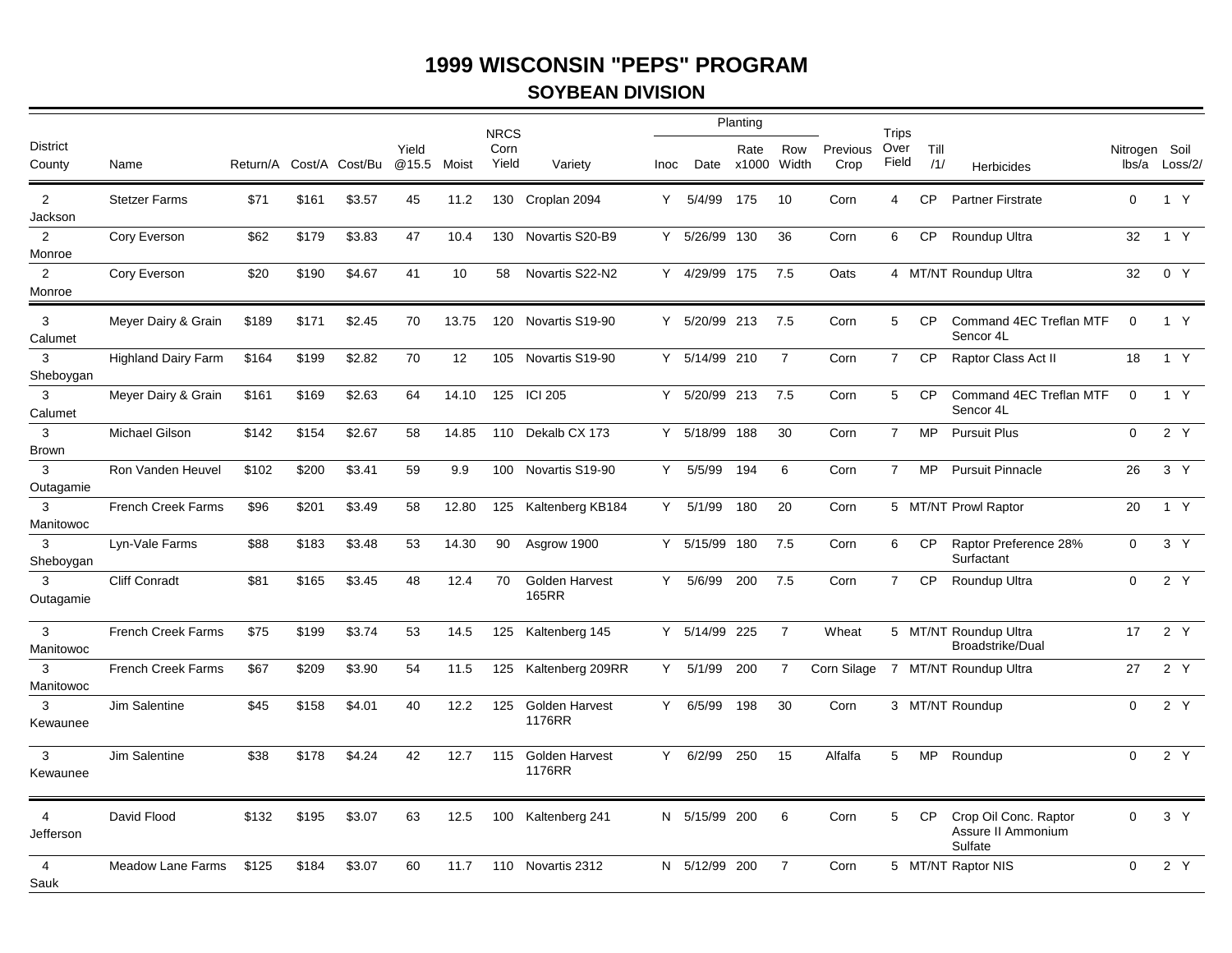## **SOYBEAN DIVISION**

|                             |                             |       |       |                         |                |       | <b>NRCS</b>   |                                  |             |               | Planting |                    |                  | <b>Trips</b>  |             |                                                                                           |                        |                |
|-----------------------------|-----------------------------|-------|-------|-------------------------|----------------|-------|---------------|----------------------------------|-------------|---------------|----------|--------------------|------------------|---------------|-------------|-------------------------------------------------------------------------------------------|------------------------|----------------|
| <b>District</b><br>County   | Name                        |       |       | Return/A Cost/A Cost/Bu | Yield<br>@15.5 | Moist | Corn<br>Yield | Variety                          | <b>Inoc</b> | Date          | Rate     | Row<br>x1000 Width | Previous<br>Crop | Over<br>Field | Till<br>/1/ | Herbicides                                                                                | Nitrogen Soil<br>lbs/a | Loss/2/        |
| 4<br>Jefferson              | John Simon                  | \$122 | \$189 | \$3.13                  | 60             | 11    | 105           | Kaltenberg 249RR                 | Y           | 5/22/99       | 180      | 20                 | Corn             | 8             | <b>CP</b>   | Roundup Ultra Ammonium<br>Sulfate                                                         | $\Omega$               | 3 <sup>Y</sup> |
| 4<br>Columbia               | 4th Generation<br>Homestead | \$117 | \$193 | \$3.21                  | 60             | 11.7  | 150           | Novartis S20-B9                  |             | Y 5/11/99 200 |          | 7.5                | Corn             |               |             | 3 MT/NT Roundup Ultra Ammonium<br>Sulfate Gardian (drift<br>control)                      | $\Omega$               | 2 Y            |
| $\overline{4}$<br>Jefferson | <b>Findlay Farms</b>        | \$107 | \$191 | \$3.31                  | 58             | 13    | 120           | Dekalb CX 232                    |             | Y 5/11/99 175 |          | 15                 | Corn             | 5             | <b>CP</b>   | <b>Pursuit Ammonium Sulfate</b><br><b>NIS</b>                                             | $\Omega$               | 3 <sup>Y</sup> |
| $\overline{4}$<br>Jefferson | <b>Robert Zoellick</b>      | \$91  | \$201 | \$3.55                  | 57             | 12.5  | 125           | Kaltenberg 249RR                 | Y.          | 5/27/99       | 250      | $\overline{7}$     | Corn             |               |             | 6 MT/NT Roundup Ultra Ammonium<br>Sulfate                                                 | 13                     | 4 Y            |
| $\overline{4}$<br>Sauk      | <b>Meadow Lane Farms</b>    | \$78  | \$184 | \$3.62                  | 51             | 11.7  |               | 110 Cargill 194RR                |             | N 5/12/99 200 |          | 7                  | Corn             |               |             | 5 MT/NT Raptor NIS                                                                        | $\overline{0}$         | 2 Y            |
| 5<br>Lafayette              | <b>Bahr Farms</b>           | \$154 | \$227 | \$3.07                  | 74             | 11.2  | 150           | <b>Trelay High Cycle</b><br>2211 | Y           | 5/5/99        | 188      | 15                 | Corn             | 6             | <b>CP</b>   | Dual II Magnum Sencor DF<br>Roundup Ultra Ammonium<br>Sulfate                             | $\Omega$               | 5 Y            |
| 5<br>Green                  | Roe Farms                   | \$152 | \$217 | \$3.03                  | 72             | 11.5  | 155           | Midwest 2044RR                   | Y           | 5/10/99 185   |          | 15                 | Corn             |               |             | 4 MT/NT Roundup 2,4-D Ester<br>Ammonium Sulfate<br>Surfactant Roundup<br>Ammonium Sulfate | $\Omega$               | 1 Y            |
| 5<br>Rock                   | Dale Kemp                   | \$129 | \$222 | \$3.25                  | 68             | 13    | 160           | Dairyland DSR<br>241RR           | Y           | 5/19/99 175   |          | 15                 | Corn             |               |             | 5 MT/NT Roundup Ultra Ammonium<br>Sulfate                                                 | $\mathbf 0$            | 2 Y            |
| 5<br>Rock                   | <b>Marvin Barlass</b>       | \$99  | \$217 | \$3.54                  | 61             | 13    | 160           | Spansoy 249RR                    | Y           | 5/20/99 175   |          | 15                 | Corn             |               |             | 4 MT/NT Roundup Ultra Ammonium<br>Sulfate Roundup Ultra<br>Ammonium Sulfate               | $\mathbf 0$            | 0 Y            |
| 5<br>lowa                   | Dave Faull                  | \$95  | \$255 | \$3.76                  | 68             | 11.30 | 150           | Novartis S24-12                  | Y           | 5/10/99       | 200      | 7.5                | Corn             | 6             | <b>CP</b>   | Raptor                                                                                    | $\mathbf 0$            | Y              |
| 5<br>Lafayette              | Donald Simon                | \$79  | \$229 | \$3.83                  | 60             | 12.2  | 150           | Novartis S26-26                  | N           | 5/4/99        | 220      | $\overline{7}$     | Corn             | 5             | <b>CP</b>   | Roundup Ammonium<br>Sulfate                                                               | $\Omega$               | 5 Y            |
| 5<br>Lafayette              | Robert Simon                | \$55  | \$230 | \$4.16                  | 55             | 12.80 | 160           | Novartis S26-26                  | N           | 5/4/99        | 220      | $\overline{7}$     | Corn             | 5             | <b>CP</b>   | Roundup Ammonium<br>Sulfate                                                               | $\Omega$               | 3 <sup>Y</sup> |

/1/ Tillage: NT/MT=No Till/Minimum Till, MT=Minimum Till (disk, field cultivate), CP=Chisel Plow, MP= Moldboard Plow, SS = Subsoil

/2/ Soil Loss (Tons/A) based on Universal Soil Loss Equation or Wind Erosion Equation Y=Soil loss is within "tolerable" level for the soil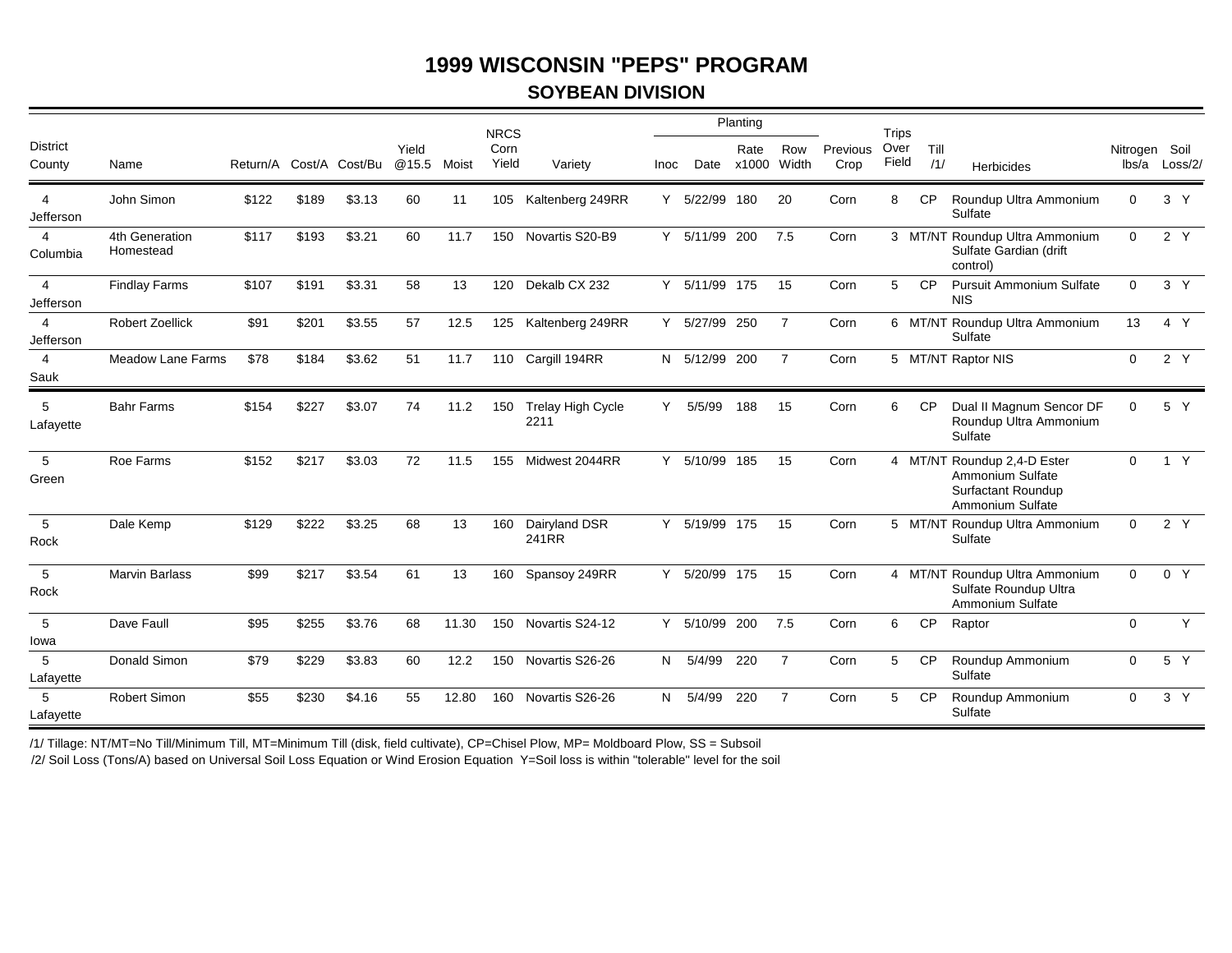# **1999 WISCONSIN "PEPS" PROGRAM Summary of Corn Cultural Practices - Grouped by Return per Acre**

|                                             |                                  |            | <b>CASH CROP DIVISION</b> |           |            | DAIRY/LIVESTOCK DIVISION |           |
|---------------------------------------------|----------------------------------|------------|---------------------------|-----------|------------|--------------------------|-----------|
|                                             |                                  | Bottom 20% | Middle 60%                | Top 20%   | Bottom 20% | Middle 60%               | Top 20%   |
| Return (\$/A)                               |                                  | 41.04      | 116.15                    | 190.39    | 68.55      | 126.56                   | 196.72    |
| Cost (\$/acre)                              |                                  | 270.84     | 230.22                    | 218.34    | 225.42     | 225.74                   | 201.55    |
| Cost (\$/bu)                                |                                  | 1.60       | 1.22                      | 0.99      | 1.42       | 1.18                     | 0.93      |
| Yield (bu/A)                                |                                  | 169.5      | 188.2                     | 222.1     | 159.8      | 191.5                    | 216.5     |
| Moist (%)                                   |                                  | 20.5       | 16.9                      | 15.5      | 18.5       | 20.4                     | 21.6      |
| NRCS Yield (bu/a)                           |                                  | 123.5      | 116.4                     | 117.5     | 115.0      | 109.9                    | 116.7     |
| <b>Planting Date</b>                        |                                  | 05-May-99  | 30-Apr-99                 | 01-May-99 | 13-May-99  | 01-May-99                | 30-Apr-99 |
| Planting Rate (seed/A)                      |                                  | 29550      | 30517                     | 30938     | 31517      | 30644                    | 30800     |
| Row Width                                   | $<$ 30"<br>(% )                  | 0          | $\pmb{0}$                 | $\,0\,$   | 0          | 6                        | 0         |
|                                             | 30"                              | 75         | 85                        | 100       | 83         | 61                       | 83        |
|                                             | 36"                              | $\pmb{0}$  | 8                         | 0         | 17         | 11                       | $\pmb{0}$ |
|                                             | 38"                              | 25         | 8                         | 0         | 0          | 22                       | 17        |
| Crop Rotation<br>(previous crop not corn %) |                                  | 75         | 77                        | 100       | 50         | 78                       | 100       |
| Tillage MT/NT                               | (% )                             | 63         | 54                        | 50        | 83         | 39                       | 17        |
| CP                                          |                                  | 38         | 46                        | 50        | 17         | 44                       | 67        |
| <b>MP</b>                                   |                                  | 0          | $\mathbf 0$               | 0         | 0          | 17                       | 17        |
| SS                                          |                                  | 0          | $\pmb{0}$                 | 0         | $\pmb{0}$  | $\mathbf 0$              | 0         |
| Number of Trips                             |                                  | 6.0        | 5.5                       | 5.0       | 6.3        | 6.2                      | 5.7       |
| <b>Chemical Costs</b>                       | $$0-$5/A$ (%)                    | 0          | $\mathbf 0$               | 0         | 17         | 6                        | 0         |
|                                             | \$5-\$10/A                       | 0          | $\pmb{0}$                 | 0         | $\pmb{0}$  | $\mathbf 0$              | 0         |
|                                             | \$10-\$15/A                      | 0          | 12                        | 25        | 0          | $\mathbf 0$              | 17        |
|                                             | \$15-\$20/A                      | 0          | 8                         | 38        | 0          | 11                       | 0         |
|                                             | \$20-\$25/A                      | 13         | 42                        | 25        | 33         | 28                       | 17        |
|                                             | > \$25/A                         | 88         | 38                        | 13        | 50         | 56                       | 67        |
|                                             | Rootworm Insecticide Overall (%) | 38         | 12                        | 0         | 17         | 22                       | 17        |
| <b>Following Corn</b>                       |                                  | 13         | 8                         | 0         | 17         | 11                       | 0         |
| Starter applied (%)                         |                                  | 100        | 100                       | 100       | 83         | 78                       | 83        |
| Nitrogen applied (lbs/A)                    |                                  | 159        | 137                       | 108       | 78         | 60                       | 12        |
| Manure applied (%)                          |                                  | $\pmb{0}$  | $\pmb{0}$                 | $\pmb{0}$ | 83         | 72                       | 50        |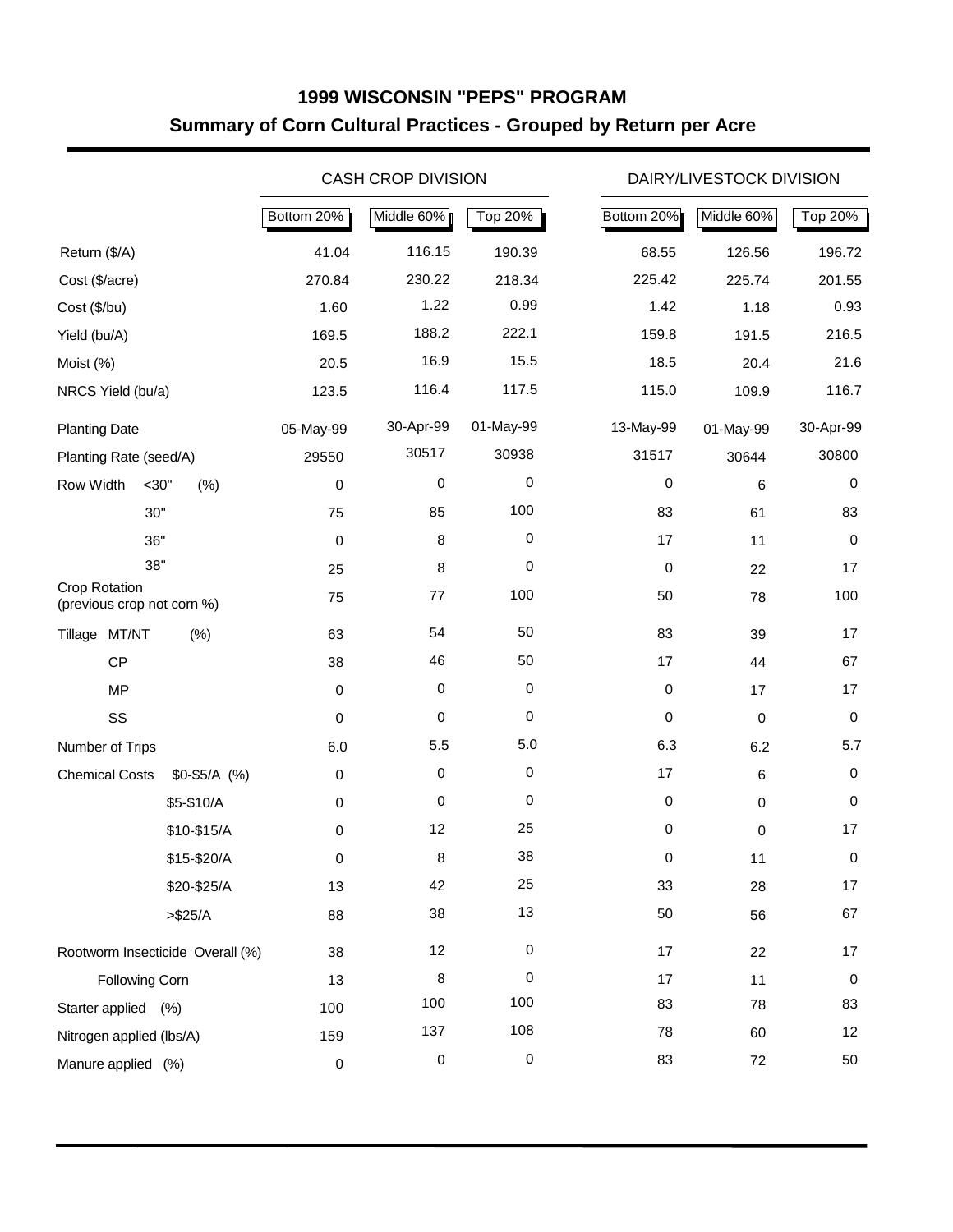# **1999 WISCONSIN "PEPS" PROGRAM Summary of Soybean Cultural Practices - Grouped by Return per Acre**

|                                             |               |                  | Soybean Division |             |
|---------------------------------------------|---------------|------------------|------------------|-------------|
|                                             |               | Bottom 20%       | Middle 60%       | Top 20%     |
| Return (\$/A)                               |               | 52.63            | 104.32           | 171.70      |
| Cost (\$/acre)                              |               | 187.06           | 184.28           | 176.72      |
| Cost (\$/bu)                                |               | 4.03             | 3.29             | 2.60        |
| Yield (bu/A)                                |               | 46.5             | 56.0             | 67.7        |
| NRCS Yield (bu/a)                           |               | 118.1            | 107.7            | 115.1       |
| <b>Planting Date</b>                        |               | 14-May-99        | 11-May-99        | 09-May-99   |
| Planting Rate (seed/A)                      |               | 201389           | 200696           | 187222      |
| Row Width Less Than10" (%)                  |               | 56               | 71               | 44          |
|                                             | $10" - 15"$   | 11               | $\mathbf 0$      | 0           |
|                                             | 15"-30"       | 11               | 21               | 33          |
| Greater Than 30"                            |               | 22               | $\overline{7}$   | 22          |
| Crop Rotation<br>(previous crop not corn %) |               | 44               | $\overline{7}$   | $\pmb{0}$   |
| Tillage MT/NT                               | (% )          | 44               | 39               | 56          |
| <b>CP</b>                                   |               | 44               | 46               | 44          |
| <b>MP</b>                                   |               | 11               | 14               | $\pmb{0}$   |
| SS                                          |               | $\mathbf 0$      | 0                | 0           |
| Number of Trips                             |               | 5.1              | 5.5              | 5.2         |
| <b>Chemical Costs</b>                       | $$0-$5/A$ (%) | 0                | 0                | $\pmb{0}$   |
|                                             | \$5-\$10/A    | $\boldsymbol{0}$ | 4                | 11          |
|                                             | \$10-\$15/A   | 22               | 39               | $\mathbf 0$ |
|                                             | \$15-\$20/A   | 33               | 4                | 44          |
|                                             | \$20-\$25/A   | $\mathbf 0$      | 32               | 11          |
|                                             | > \$25/A      | 44               | 21               | 33          |
| Inoculum Used: %                            |               | 89               | 79               | 89          |
| Nitrogen applied (lbs/A)                    |               | 14               | 5                | 4           |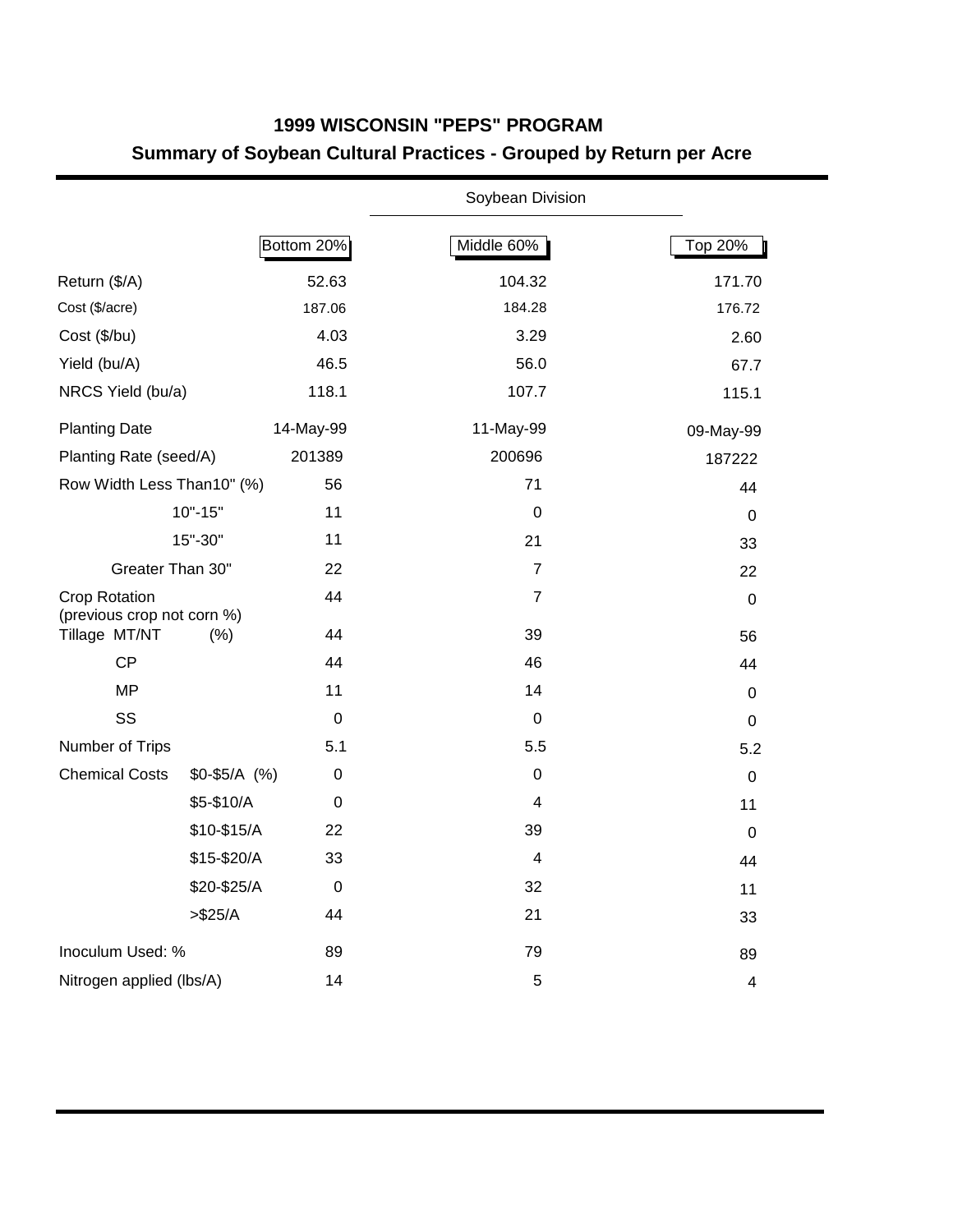

# **Average production costs and returns of PEPS contests conducted between 1987 and 1999.**

|                                    |     |     |      |      |      |      |      |     | <b>Production Costs</b> |     |          |                                                                                                        |      |       |                             |                    |
|------------------------------------|-----|-----|------|------|------|------|------|-----|-------------------------|-----|----------|--------------------------------------------------------------------------------------------------------|------|-------|-----------------------------|--------------------|
| <b>Division</b><br><b>District</b> | N   |     |      |      |      |      |      |     |                         |     | Variable | Fixed<br>Yield Moisture Seed Fertilizer Chemical Other Custom Drying Interest Equipment Equipment Land |      | acre  | Cost per Cost per<br>bushel | Return<br>per acre |
| Corn, Cash Crop                    |     |     |      |      |      |      |      |     |                         |     |          |                                                                                                        |      |       |                             |                    |
| $\mathbf{1}$                       | 75  | 162 | 21.3 | \$27 | \$46 | \$20 | \$7  | \$6 | \$17                    | \$7 | \$18     | \$26                                                                                                   | \$44 | \$219 | \$1.38                      | \$144              |
| $\overline{2}$                     | 96  | 159 | 20.5 | \$26 | \$53 | \$18 | \$11 | \$8 | \$16                    | \$7 | \$15     | \$27                                                                                                   | \$50 | \$231 | \$1.48                      | \$132              |
| 3                                  | 85  | 154 | 22.0 | \$27 | \$40 | \$23 | \$12 | \$9 | \$19                    | \$7 | \$14     | \$21                                                                                                   | \$50 | \$223 | \$1.53                      | \$133              |
| 4                                  | 86  | 160 | 22.5 | \$24 | \$43 | \$22 | \$11 | \$7 | \$22                    | \$8 | \$13     | \$24                                                                                                   | \$69 | \$244 | \$1.57                      | \$114              |
| 5                                  | 71  | 182 | 22.1 | \$25 | \$45 | \$25 | \$12 | \$3 | \$24                    | \$8 | \$13     | \$24                                                                                                   | \$88 | \$267 | \$1.48                      | \$139              |
| <b>Corn, Dairy and Livestock</b>   |     |     |      |      |      |      |      |     |                         |     |          |                                                                                                        |      |       |                             |                    |
| $\mathbf{1}$                       | 79  | 151 | 23.3 | \$26 | \$33 | \$18 | \$11 | \$7 | \$0                     | \$6 | \$19     | \$28                                                                                                   | \$43 | \$189 | \$1.28                      | \$147              |
| $\overline{2}$                     | 90  | 154 | 23.2 | \$26 | \$38 | \$22 | \$11 | \$8 | \$0                     | \$6 | \$18     | \$25                                                                                                   | \$52 | \$204 | \$1.37                      | \$150              |
| 3                                  | 168 | 144 | 24.7 | \$26 | \$27 | \$22 | \$10 | \$5 | \$0                     | \$6 | \$22     | \$31                                                                                                   | \$50 | \$199 | \$1.45                      | \$129              |
| $\overline{4}$                     | 86  | 163 | 23.9 | \$22 | \$34 | \$19 | \$14 | \$3 | \$0                     | \$6 | \$18     | \$27                                                                                                   | \$62 | \$204 | \$1.27                      | \$168              |
| 5                                  | 37  | 165 | 24.0 | \$23 | \$37 | \$13 | \$10 | \$4 | \$0                     | \$6 | \$19     | \$32                                                                                                   | \$71 | \$214 | \$1.34                      | \$149              |
| Soybean                            |     |     |      |      |      |      |      |     |                         |     |          |                                                                                                        |      |       |                             |                    |
| $\mathbf{1}$                       | 78  | 49  | 12.6 | \$22 | \$17 | \$24 | \$7  | \$7 | \$0                     | \$4 | \$13     | \$19                                                                                                   | \$46 | \$158 | \$3.34                      | \$133              |
| $\overline{2}$                     | 118 | 52  | 13.0 | \$20 | \$21 | \$26 | \$5  | \$6 | \$0                     | \$5 | \$16     | \$22                                                                                                   | \$50 | \$171 | \$3.39                      | \$139              |
| 3                                  | 122 | 50  | 13.5 | \$24 | \$18 | \$27 | \$8  | \$7 | \$0                     | \$5 | \$16     | \$23                                                                                                   | \$52 | \$179 | \$3.64                      | \$121              |
| 4                                  | 212 | 55  | 13.2 | \$21 | \$20 | \$23 | \$8  | \$6 | \$0                     | \$5 | \$13     | \$23                                                                                                   | \$73 | \$192 | \$3.58                      | \$130              |
| 5                                  | 91  | 57  | 12.3 | \$21 | \$22 | \$24 | \$9  | \$4 | \$0                     | \$5 | \$13     | \$22                                                                                                   | \$84 | \$204 | \$3.66                      | \$127              |
|                                    |     |     |      |      |      |      |      |     |                         |     |          |                                                                                                        |      |       |                             |                    |

Weighted Price per Bushel = 50% November Average Cash price + 25% March CBOT Futures price (\$0.15 basis) + 25% July CBOT Futures price (\$0.10 basis)<br>November Average Cash price derived from Wisconsin Ag Statistics; CBOT Fu Soybean Prices (\$/bu): 1987=\$5.62, 1988=\$7.40, 1989=\$5.63, 1990=\$5.75, 1991=\$5.42, 1992=\$5.39, 1993=\$6.44, 1994=\$5.48, 1995=\$6.57, 1996=\$6.82, 1997=\$6.86, 1998=\$5.65, 1999=\$5.15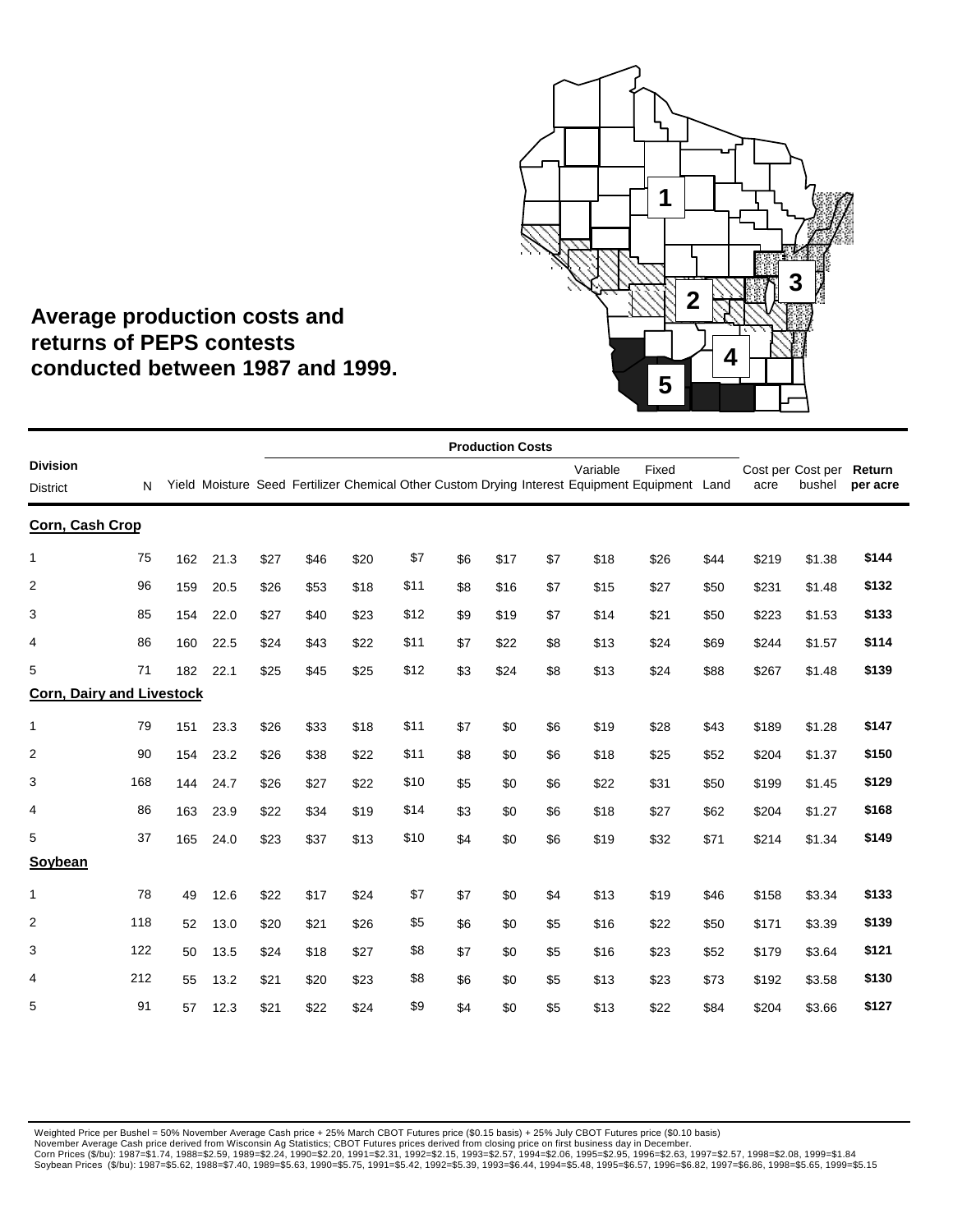## **Average production costs and returns of PEPS contests conducted between 1987 and 1999.**

|                                  |    |     |      |      |      |      |      |      | <b>Production Costs</b> |      |          |                                                                                                        |      |       |                                    |          |
|----------------------------------|----|-----|------|------|------|------|------|------|-------------------------|------|----------|--------------------------------------------------------------------------------------------------------|------|-------|------------------------------------|----------|
| <b>Division</b><br>Year          | N  |     |      |      |      |      |      |      |                         |      | Variable | Fixed<br>Yield Moisture Seed Fertilizer Chemical Other Custom Drying Interest Equipment Equipment Land |      | acre  | Cost per Cost per Return<br>bushel | per acre |
| Corn, Cash Crop                  |    |     |      |      |      |      |      |      |                         |      |          |                                                                                                        |      |       |                                    |          |
| 1999                             | 42 | 191 | 17.3 | \$34 | \$51 | \$25 | \$3  | \$6  | \$7                     | \$6  | \$18     | \$25                                                                                                   | \$60 | \$236 | \$1.25                             | \$116    |
| 1998                             | 35 | 192 | 19.3 | \$34 | \$56 | \$24 | \$5  | \$7  | \$15                    | \$7  | \$18     | \$22                                                                                                   | \$64 | \$253 | \$1.32                             | \$147    |
| 1997                             | 25 | 172 | 25.2 | \$32 | \$51 | \$22 | \$4  | \$10 | \$34                    | \$7  | \$13     | \$19                                                                                                   | \$61 | \$254 | \$1.47                             | \$188    |
| 1996                             | 21 | 158 | 24.4 | \$28 | \$44 | \$24 | \$5  | \$10 | \$28                    | \$7  | \$15     | \$22                                                                                                   | \$56 | \$238 | \$1.54                             | \$177    |
| 1995                             | 48 | 143 | 19.5 | \$26 | \$42 | \$24 | \$3  | \$13 | \$10                    | \$6  | \$14     | \$20                                                                                                   | \$55 | \$215 | \$1.51                             | \$207    |
| 1994                             | 43 | 178 | 20.5 | \$25 | \$41 | \$25 | \$4  | \$16 | \$18                    | \$6  | \$13     | \$19                                                                                                   | \$56 | \$223 | \$1.26                             | \$144    |
| 1993                             | 35 | 122 | 24.8 | \$24 | \$34 | \$21 | \$16 | \$13 | \$23                    | \$6  | \$10     | \$24                                                                                                   | \$58 | \$229 | \$1.96                             | \$86     |
| 1992                             | 35 | 153 | 27.5 | \$24 | \$46 | \$22 | \$18 | \$0  | \$36                    | \$10 | \$19     | \$22                                                                                                   | \$63 | \$260 | \$1.73                             | \$69     |
| 1991                             | 34 | 173 | 20.1 | \$22 | \$47 | \$17 | \$15 | \$0  | \$16                    | \$8  | \$22     | \$26                                                                                                   | \$57 | \$230 | \$1.34                             | \$169    |
| 1990                             | 31 | 161 | 22.4 | \$21 | \$43 | \$16 | \$23 | \$0  | \$22                    | \$8  | \$11     | \$28                                                                                                   | \$63 | \$236 | \$1.47                             | \$119    |
| 1989                             | 23 | 152 | 20.8 | \$20 | \$47 | \$17 | \$21 | \$0  | \$16                    | \$8  | \$13     | \$31                                                                                                   | \$61 | \$233 | \$1.55                             | \$106    |
| 1988                             | 16 | 136 | 22.9 | \$18 | \$44 | \$19 | \$9  | \$9  | \$21                    | \$8  | \$14     | \$29                                                                                                   | \$63 | \$232 | \$1.74                             | \$121    |
| 1987                             | 25 | 161 | 20.7 | \$20 | \$48 | \$16 | \$26 | \$0  | \$16                    | \$8  | \$6      | \$42                                                                                                   | \$62 | \$244 | \$1.52                             | \$36     |
| <b>Corn, Dairy and Livestock</b> |    |     |      |      |      |      |      |      |                         |      |          |                                                                                                        |      |       |                                    |          |
| 1999                             | 30 | 190 | 20.2 | \$32 | \$40 | \$27 | \$3  | \$12 | \$0                     | \$6  | \$19     | \$25                                                                                                   | \$57 | \$221 | \$1.18                             | \$129    |
| 1998                             | 23 | 190 | 20.7 | \$34 | \$46 | \$27 | \$3  | \$14 | \$0                     | \$7  | \$21     | \$23                                                                                                   | \$53 | \$229 | \$1.22                             | \$166    |
| 1997                             | 16 | 161 | 25.8 | \$31 | \$31 | \$25 | \$2  | \$11 | \$0                     | \$5  | \$15     | \$20                                                                                                   | \$54 | \$194 | \$1.21                             | \$220    |
| 1996                             | 28 | 136 | 25.1 | \$27 | \$29 | \$21 | \$3  | \$9  | \$0                     | \$5  | \$19     | \$24                                                                                                   | \$52 | \$188 | \$1.44                             | \$169    |
| 1995                             | 37 | 139 | 21.8 | \$26 | \$29 | \$24 | \$3  | \$12 | \$0                     | \$5  | \$16     | \$22                                                                                                   | \$49 | \$187 | \$1.35                             | \$226    |
| 1994                             | 55 | 173 | 22.5 | \$25 | \$30 | \$21 | \$4  | \$15 | \$0                     | \$5  | \$19     | \$23                                                                                                   | \$49 | \$192 | \$1.12                             | \$162    |
| 1993                             | 38 | 128 | 26.5 | \$25 | \$24 | \$19 | \$16 | \$0  | \$0                     | \$5  | \$24     | \$24                                                                                                   | \$50 | \$186 | \$1.51                             | \$142    |
| 1992                             | 61 | 133 | 29.1 | \$25 | \$28 | \$20 | \$22 | \$0  | \$0                     | \$7  | \$25     | \$26                                                                                                   | \$52 | \$204 | \$1.58                             | \$83     |
| 1991                             | 61 | 167 | 21.2 | \$22 | \$35 | \$17 | \$15 | \$0  | \$0                     | \$7  | \$26     | \$28                                                                                                   | \$54 | \$204 | \$1.24                             | \$182    |
| 1990                             | 45 | 151 | 25.6 | \$22 | \$36 | \$15 | \$16 | \$0  | \$0                     | \$6  | \$12     | \$37                                                                                                   | \$54 | \$199 | \$1.34                             | \$133    |
| 1989                             | 39 | 136 | 23.8 | \$21 | \$31 | \$18 | \$13 | \$0  | \$0                     | \$6  | \$15     | \$41                                                                                                   | \$55 | \$201 | \$1.52                             | \$103    |
| 1988                             | 15 | 110 | 22.1 | \$18 | \$30 | \$15 | \$4  | \$8  | \$0                     | \$5  | \$15     | \$37                                                                                                   | \$60 | \$193 | \$1.81                             | \$91     |
| 1987                             | 12 | 167 | 23.5 | \$18 | \$45 | \$17 | \$27 | \$0  | \$0                     | \$6  | \$8      | \$52                                                                                                   | \$61 | \$235 | \$1.43                             | \$56     |
| <b>Soybean</b>                   |    |     |      |      |      |      |      |      |                         |      |          |                                                                                                        |      |       |                                    |          |
| 1999                             | 46 | 56  | 12.0 | \$27 | \$23 | \$20 | \$3  | \$9  | \$0                     | \$4  | \$16     | \$22                                                                                                   | \$59 | \$183 | \$3.30                             | \$107    |
| 1998                             | 41 | 61  | 13.7 | \$28 | \$25 | \$29 | \$2  | \$11 | \$0                     | \$5  | \$16     | \$18                                                                                                   | \$64 | \$198 | \$3.30                             | \$144    |
| 1997                             | 35 | 56  | 12.6 | \$25 | \$17 | \$30 | \$4  | \$8  | \$0                     | \$4  | \$15     | \$20                                                                                                   | \$65 | \$188 | \$3.44                             | \$194    |
| 1996                             | 45 | 45  | 14.0 | \$23 | \$14 | \$33 | \$2  | \$9  | \$0                     | \$4  | \$12     | \$18                                                                                                   | \$54 | \$171 | \$4.02                             | \$134    |
| 1995                             | 74 | 54  | 12.6 | \$22 | \$15 | \$29 | \$3  | \$10 | \$0                     | \$4  | \$13     | \$19                                                                                                   | \$67 | \$182 | \$3.43                             | \$170    |
| 1994                             | 80 | 56  | 13.5 | \$22 | \$17 | \$29 | \$3  | \$13 | \$0                     | \$4  | \$13     | \$19                                                                                                   | \$65 | \$183 | \$3.33                             | \$124    |
| 1993                             | 44 | 49  |      | \$20 | \$10 | \$25 | \$15 | \$0  | \$0                     | \$4  | \$18     | \$18                                                                                                   | \$59 | \$169 | \$3.56                             | \$143    |
| 1992                             | 56 | 46  |      | \$21 | \$18 | \$24 | \$15 | \$0  | \$0                     | \$6  | \$17     | \$17                                                                                                   | \$64 | \$181 | \$4.06                             | \$63     |
| 1991                             | 78 | 51  |      | \$19 | \$21 | \$19 | \$10 | \$0  | \$0                     | \$5  | \$20     | \$21                                                                                                   | \$67 | \$182 | \$3.73                             | \$92     |
| 1990                             | 54 | 52  |      | \$18 | \$21 | \$15 | \$9  | \$0  | \$0                     | \$5  | \$13     | \$33                                                                                                   | \$69 | \$184 | \$3.56                             | \$117    |
| 1989                             | 30 | 50  |      | \$19 | \$22 | \$20 | \$11 | \$0  | \$0                     | \$5  | \$12     | \$30                                                                                                   | \$55 | \$175 | \$3.57                             | \$105    |
| 1988                             | 20 | 51  |      | \$19 | \$21 | \$22 | \$6  | \$0  | \$0                     | \$7  | \$10     | \$24                                                                                                   | \$61 | \$169 | \$3.43                             | \$178    |
| 1987                             | 36 | 57  |      | \$17 | \$39 | \$18 | \$21 | \$0  | \$0                     | \$3  | $$7\,$   | \$34                                                                                                   | \$64 | \$204 | \$3.63                             | \$116    |

Weighted Price per Bushel = 50% November Average Cash price + 25% March CBOT Futures price (\$0.15 basis) + 25% July CBOT Futures price (\$0.10 basis)<br>November Average Cash price derived from Wisconsin Ag Statistics; CBOT Fu

Soybean Prices (\$/bu): 1987=\$5.62, 1988=\$7.40, 1989=\$5.63, 1990=\$5.75, 1991=\$5.42, 1992=\$5.39, 1993=\$6.44, 1994=\$5.48, 1995=\$6.57, 1996=\$6.82, 1997=\$6.86, 1998=\$5.65, 1999=\$5.15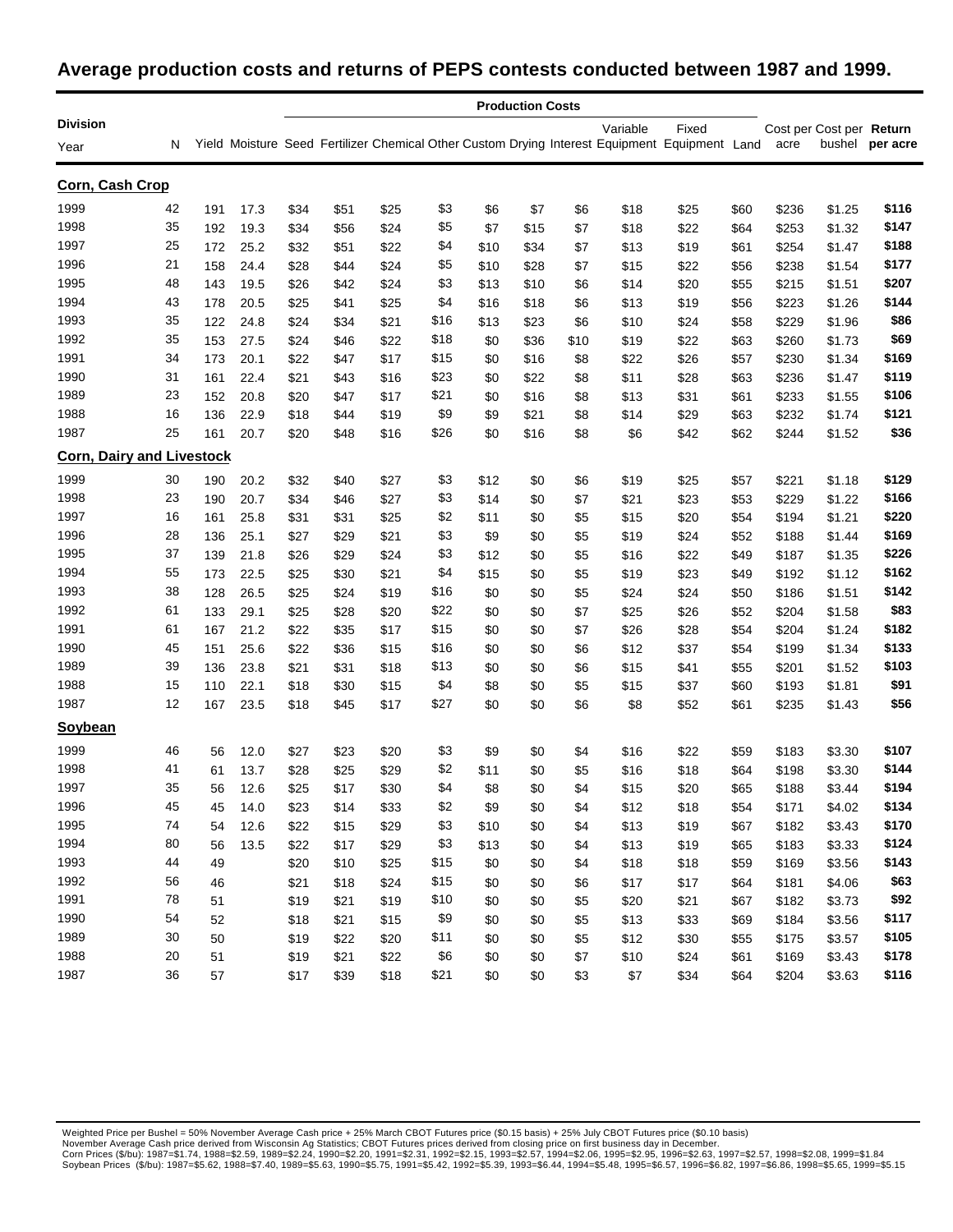#### **DIVISION**

#### **YEAR DISTRICT COUNTY NAME**

# **DISTRICT COUNTY NAME YIELD HYBRID/VARIETY COST/BU RETURN/ACRE**

#### **Corn, Cash Crop**

| 1999           | 3                                | Manitowoc  | Hamp Haven Farms         | 254.7 | Novartis 3030BT      | \$0.85 | \$251.11 |
|----------------|----------------------------------|------------|--------------------------|-------|----------------------|--------|----------|
| 1998           | 3                                | Calumet    | Meyer Dairy & Grain      | 229.7 | Novartis N3030 BT    | \$1.03 | \$241.26 |
| 1997           | 5                                | Lafayette  | <b>Bahr Farms</b>        | 215.2 | Trelay 8002          | \$1.31 | \$271.78 |
| 1996           | 4                                | Jefferson  | Dennis Schultz           | 174.9 | Seed Mart 1104       | \$1.02 | \$280.81 |
| 1995           | 1                                | Eau Claire | Jaquish Farms, Inc.      | 159.3 | Pioneer 3751         | \$1.06 | \$300.47 |
| 1994           | 1                                | Eau Claire | Jaquish Farms, Inc.      | 192.9 | Pioneer 3751         | \$0.88 | \$227.65 |
| 1993           | 1                                | Eau Claire | Jaquish Farms, Inc.      | 148.5 | Pioneer 3751         | \$1.22 | \$200.46 |
| 1992           | 2                                | Adams      | <b>Edward Volkening</b>  | 130.7 | Blaney 2100          | \$1.38 | \$100.02 |
| 1991           | 3                                | Winnebago  | <b>Lowell Kratz</b>      | 204.2 | <b>Garst 8777</b>    | \$1.00 | \$268.11 |
| 1990           | 3                                |            | Winnebago Leonard Kratz  | 184.5 | Dekalb DK353         | \$1.05 | \$212.55 |
| 1989           | 5                                | Lafayette  | <b>Allen Kraus</b>       | 169.4 | Northrup King S5340  | \$1.00 | \$209.99 |
| 1988           | 2                                | Juneau     | D & F Pokorney           | 126.8 | Pioneer 3737         | \$1.34 | \$158.08 |
| 1987           | 5                                | Grant      | <b>Chuck Raisbeck</b>    | 188.5 | <b>Pride 5547</b>    | \$1.03 | \$134.19 |
|                | <b>Corn, Dairy and Livestock</b> |            |                          |       |                      |        |          |
| 1999           | 4                                | Columbia   | 4th Generation Homestead | 247.9 | Novartis N59-Q9      | \$0.94 | \$223.30 |
| 1998           | 3                                | Manitowoc  | Hamp Haven Farms         | 225.0 | Cargill 3677         | \$0.91 | \$263.60 |
| 1997           | 2                                | Marquette  | Daniel Thome             | 177.1 | Pioneer 3753         | \$0.97 | \$283.17 |
| 1996           | 1                                | Polk       | <b>Hibbs Family Farm</b> | 125.9 | Mycogen TMF 94       | \$0.87 | \$221.19 |
| 1995           | 5                                | Crawford   | <b>Gene Fritsche</b>     | 167.8 | Dairyland 1202       | \$0.94 | \$336.60 |
| 1994           | 2                                | Adams      | <b>Clover View Farms</b> | 204.9 | <b>NK N4242</b>      | \$0.80 | \$258.43 |
| 1993           | 4                                | Dane       | Randy & John Zimmerman   | 187.2 | Northrup King N4242  | \$0.98 | \$296.94 |
| 1992           | 5                                | Crawford   | <b>Gene Fritsche</b>     | 182.0 | Dairyland DX1207     | \$0.93 | \$222.90 |
| 1991           | 3                                | Sheboygan  | Bob & Dawn Boehlke       | 228.4 | Cenex/LOL 451        | \$0.93 | \$314.79 |
| 1990           | 1                                | Shawano    | Jon Kroenke              | 146.2 | Cenex/LOL 385        | \$0.96 | \$181.70 |
| 1989           | 1                                | Eau Claire | Jaquish Farms, Inc.      | 173.6 | Pioneer 3475         | \$1.07 | \$202.46 |
| 1988           | 3                                | Winnebago  | <b>Henry Stark</b>       | 140.2 | Pioneer 3737         | \$1.13 | \$204.16 |
| 1987           | 3                                | Ozaukee    | James Melichar           | 158.0 | Northrup King PX9283 | \$0.99 | \$118.53 |
| <u>Soybean</u> |                                  |            |                          |       |                      |        |          |
| 1999           | $\overline{c}$                   | Adams      | <b>Edward Volkening</b>  | 70.3  | Novartis S19-T9      | \$1.89 | \$229.26 |
| 1998           | 3                                | Calumet    | Meyer Dairy & Grain      | 80.5  | Novartis S19-90      | \$2.20 | \$277.68 |
| 1997           | $\mathbf{2}$                     | Adams      | <b>Edward Volkening</b>  | 66.8  | NK S20-91            | \$1.85 | \$334.91 |
| 1996           | 2                                | Adams      | <b>Edward Volkening</b>  | 59.5  | <b>NK S19-90</b>     | \$2.05 | \$283.37 |
| 1995           | 2                                | Adams      | <b>Edward Volkening</b>  | 60.1  | Northrup King S20-20 | \$1.88 |          |
| 1994           | 2                                | Adams      | <b>Edward Volkening</b>  | 60.9  | <b>NK S1990</b>      | \$1.80 | \$223.93 |
| 1993           | 2                                | Adams      | <b>Edward Volkening</b>  | 46.5  | Northrup King S19-90 | \$2.45 | \$185.79 |
| 1992           | 2                                | Adams      | <b>Edward Volkening</b>  | 50.4  | Northrup King S19-90 | \$2.70 | \$135.41 |
| 1991           | 2                                | Adams      | <b>Edward Volkening</b>  | 61.4  | Northrup King S19-90 | \$2.24 | \$195.17 |
| 1990           | 2                                | Adams      | Dennis Erickson          | 72.0  | Northrup King S19-90 | \$2.28 | \$249.74 |
| 1989           | 4                                | Jefferson  | <b>Gary Punzel</b>       | 63.3  | Northrup King S15-50 | \$2.45 | \$201.51 |
| 1988           | 4                                | Jefferson  | <b>Gary Punzel</b>       | 74.3  | Northrup King S15-50 | \$2.21 |          |
| 1987           | 4                                | Walworth   | Don Schmaling            | 76.5  | <b>NK S23-12</b>     | \$2.51 | \$238.20 |

Weighted Price per Bushel = 50% November Average Cash price + 25% March CBOT Futures price (\$0.15 basis) + 25% July CBOT Futures price (\$0.10 basis)

November Average Cash price derived from Wisconsin Ag Statistics; CBOT Futures prices derived from closing price on first business day in December.<br>Corn Prices (\$bu): 1987=\$1.74, 1988=\$7.59, 1989=\$2.24, 1990=\$2.20, 1991=\$